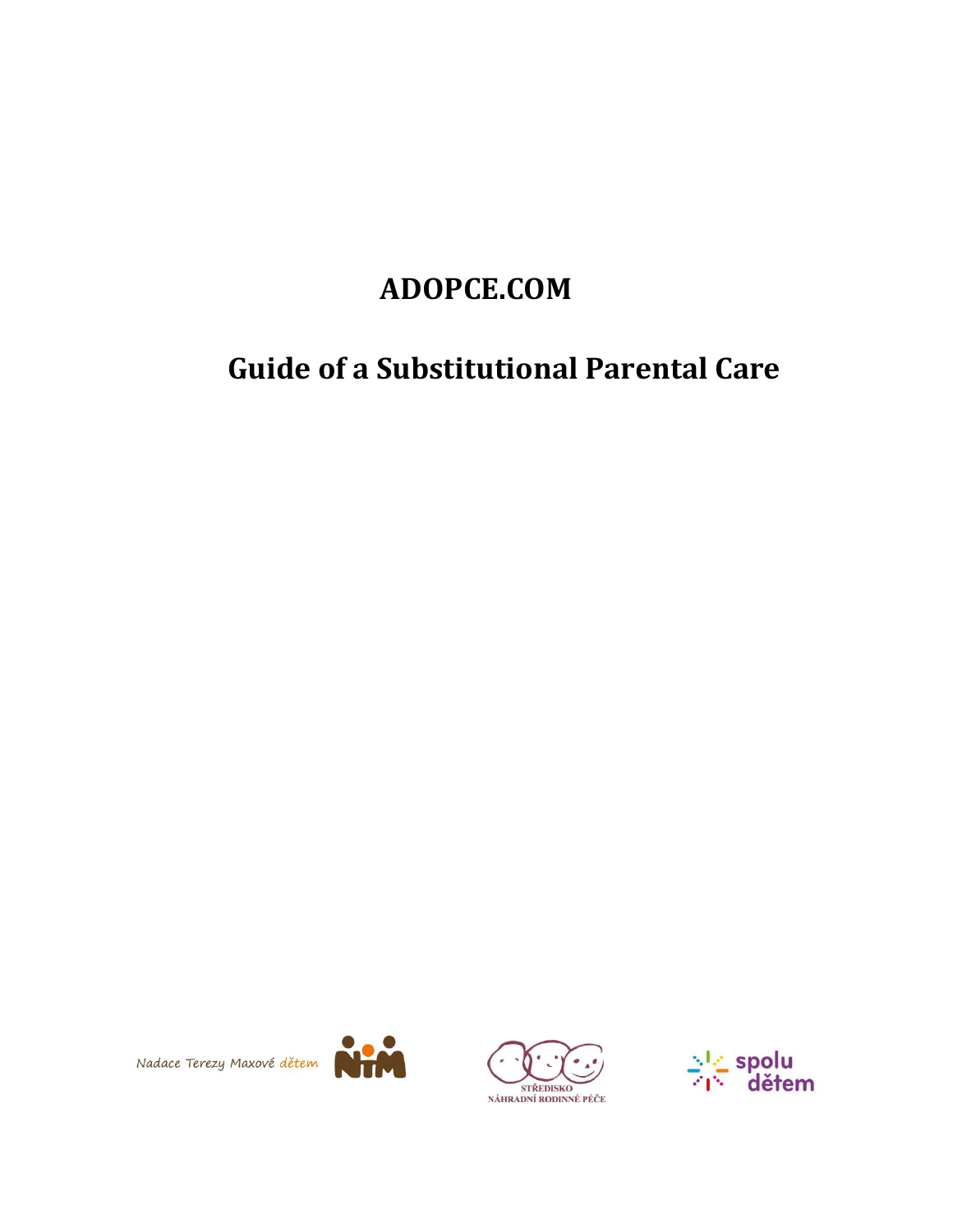#### **Authors:**

PhDr. Věduna Bubleová; Alena Vávrová; Mgr. Filip Vyskočil; Mgr. Pavla Pokorná

**Translation to English:** Mgr. Tereza Landová

**Proofreader:** Christina Mei Hicks

### **Publication Owners:**

© Středisko náhradní rodinné péče, spolek; Tereza Maxová Foundation; NGO Spolu dětem o.p.s.; 2016 www.adopce.com

**Infoline:**

+420 233 356 701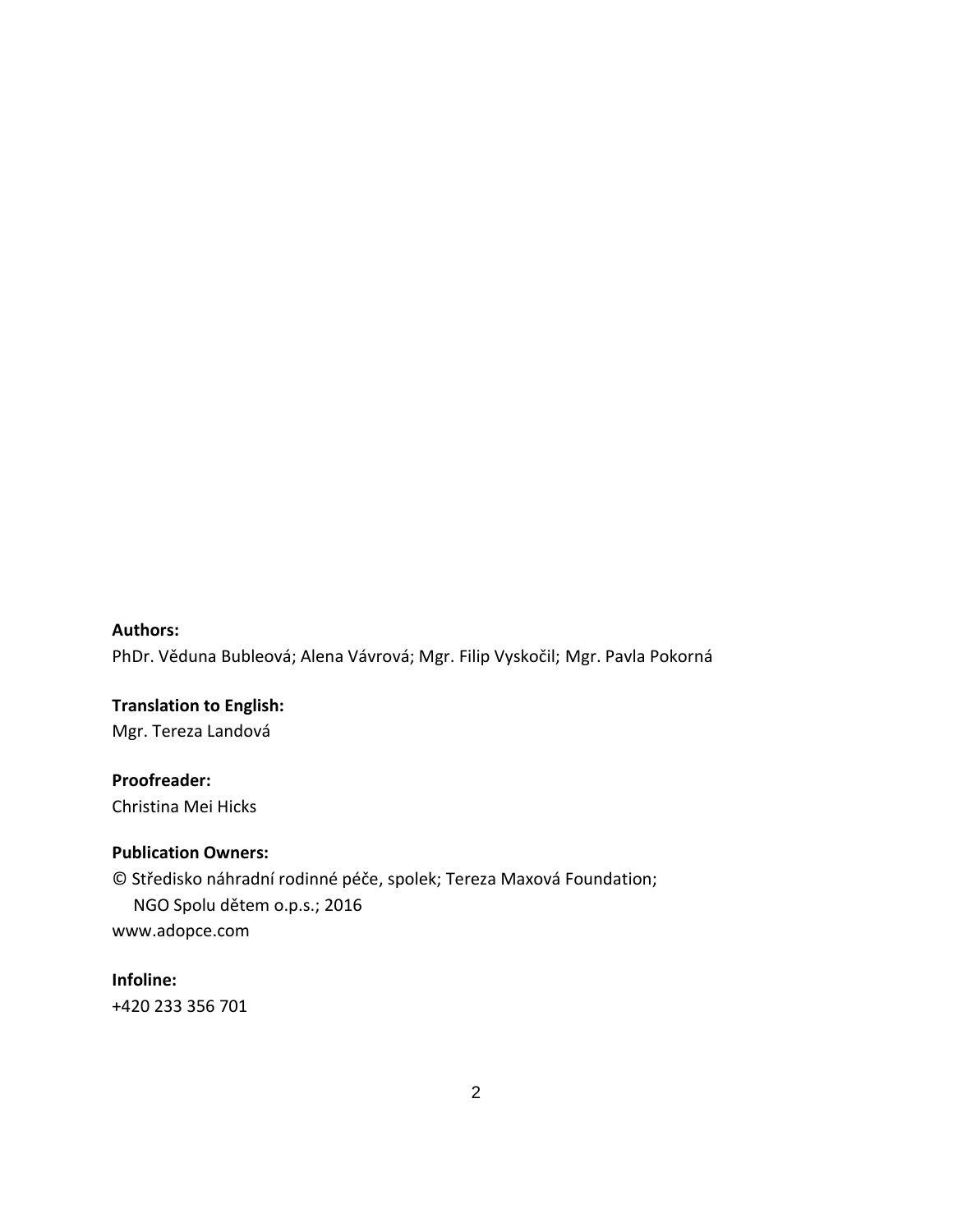# **Content**

| Introduction                  |                                                                           |    |  |
|-------------------------------|---------------------------------------------------------------------------|----|--|
|                               | 1. Children Need To Live                                                  | 6  |  |
|                               | 2. Where are the Children of Substitutional Care Coming from?             | 7  |  |
|                               | 3. Children Entrusted for Adoption and Children Entrusted for Foster Care | 8  |  |
|                               | 4. Forms of Substitutional Childcare                                      | 11 |  |
|                               | 5. We are Looking for New Families for Children                           | 19 |  |
|                               | 6. The Period Prior to the Granting of Substitutional Care                | 20 |  |
|                               | 7. Arranging Adoption and Foster Care                                     | 22 |  |
|                               | 8. The Waiting Period                                                     | 24 |  |
|                               | 9. Selection of the Best Family for the Child                             | 25 |  |
|                               | 10. Connection with the Child                                             | 26 |  |
|                               | 11. The Beginning of a New Family                                         | 27 |  |
|                               | 12. Loss of Familiar Environment                                          | 28 |  |
|                               | 13. Children of Different Ethnicities                                     | 30 |  |
|                               | 14. Every Child Wants to Know their Origins                               | 31 |  |
|                               | 15. Conclusion                                                            | 32 |  |
| <b>Recommended References</b> |                                                                           |    |  |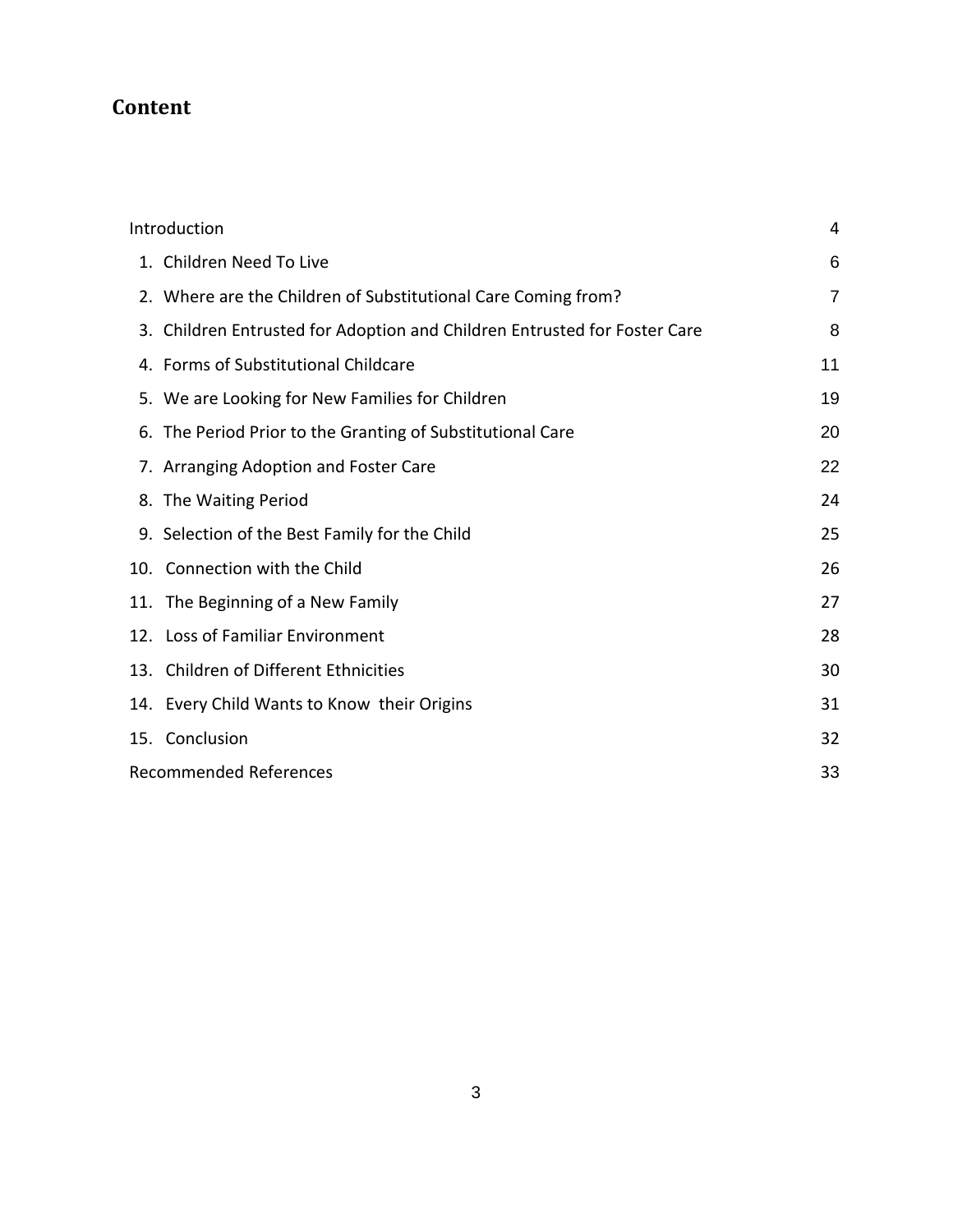# <span id="page-3-0"></span>**Introduction**

## Dear friends,

I would like to present you an English version of the brochure titled Guide to the Substitutional Care, published as a part of our project Adopce.com. I am very pleased that the project has been successfully running since 2000 and it had become a valuable source of information about substitutional or foster family care in the Czech Republic.

Despite major changes in the Act on Social and legal protection of children and a clear preference to placing children in the biological or other foster family care, a large number of children is still forced to grow up in the institutional care. That's why the Tereza Maxová Foundation continues to promote and support all kinds of substitutional family care for children who have lost their home. It also supports prevention programs for families in need, allowing children to stay with their biological parents. These are the reasons to support the project Adopce.com.

The brochure you are holding in your hand aims to help you to understand the system of substitutional care in the Czech Republic, to guide you through the legal process and to answer the questions you might have.

Apart from the brochure, we also offer a web portal [www.adopce.com](http://www.adopce.com/)  $-$  all the useful information and advice is available online 24 hours a day, seven days a week. The brochure and the portal aim to make the adoption process easier. Let me give my big thanks to the Středisko náhradní rodinné péče, which acts as the expert partner of the project and prepared this brochure, as well as to the NGO Spolu dětem o.p.s., which runs the project on the daily basis. Without all the mentioned partners the project could not exist.

Last but not least, please let me wish all the serious adoption candidates to go through a smooth and swift process of adopting a child, and to all abandoned children to find loving, kind parents, well prepared for this new, rewarding chapter of their lives.

*Tereza Maxová*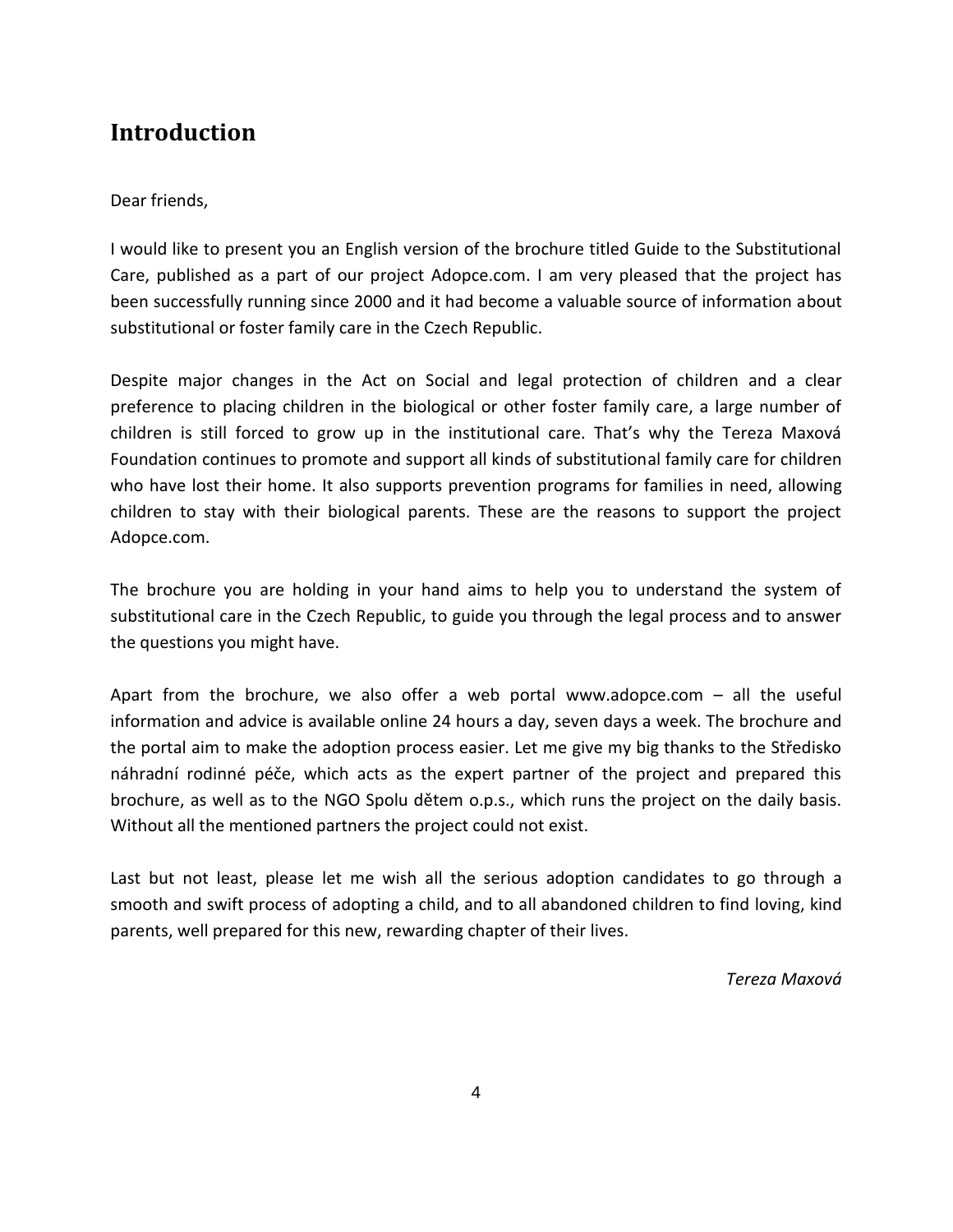### Dear readers,

I´m very pleased to introduce, already, the 6th edition of our brochure: "Guide to Substitutional Care" and I am pleased to present the first English version. We can present this brochure thanks to the project Adopce.com, kindly supported by the Tereza Maxová Foundation and NGO Spolu dětem o.p.s. We are gratefully thankful for all of their support and long term cooperation.

This edition reflects a new situation in the area of Substitutional Care following a new legislation valid since January 1, 2014.

The following chapters include basic information about the possibilities to help a child who, for whatever reason, stayed without home and basic security. A common solution historically proven as sensitive and effective, is finding a new substitutional family, who can secure all the needs of the child: physical, social and psychological.

This brochure is mainly designed for all the candidates interested in family substitutional care – future adoptive or foster parents, but also for each of you interested in this topic. We hope it can be a good guide and helpful on the way to finding and building a new family.

All the best and enjoy reading

*Věduna Bubleová Director of Středisko NRP*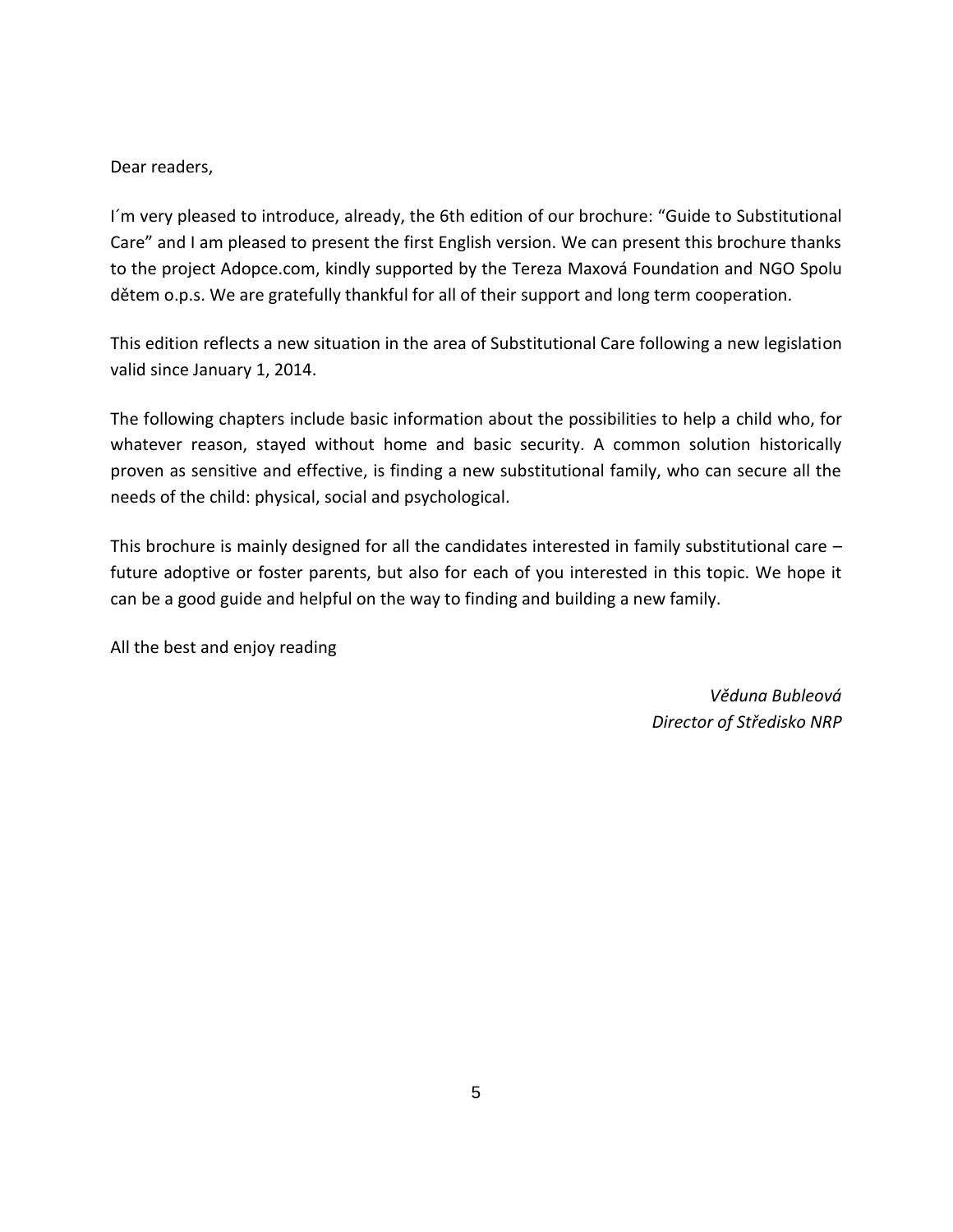# **1. Children Need to Live in Families**

Children left without families (orphans) have commonly been accepted into new substitutional families through the practice of adoption. It has been a common practice in many cultures throughout history. The word adoption originally meant "chosen by", as the orphaned children were chosen by their new parents. Today, the practice is the opposite. Now, the parents are chosen for the abandoned children.

Every child born has a responsible legal representative. In normal cases, this is the child's birth parents. If the parent fails to fulfill the role of the guardian or caregiver, the child goes into the custody and care of the state. This makes the role of those who take legal custody of a child who can't grow up in their own family, very important and very difficult. It is important to understand the role of professionals (e.g. social workers, employees of institutional care centers, child centers, doctors, psychologists, lawyers and other institutions) who protect the best interests of abandoned children. The main focus of their work is to try to provide the children with a healthy and happy family atmosphere. In order to do so, foster and adoptive care are offered as the most suitable options.

The process for foster and adoptive care have their own set of rules and procedures. It begins with a preparation period, and then continues with an evaluation and assessment of the future caregivers. Next, is the process of selecting the most suitable family for a particular child. This selection process is crucial for ensuring the future betterment of life of an endangered child.

Substitutional family care gets precedence over institutional care. This principle, based on both international and Czech laws and legal acts, was confirmed by an extensive re-codification of the Civil Code and its legal acts (valid from 1. 1. 2014). In fact, this legislation makes institutional care the last resort for child care.

According to the current Civil Code, the court may resort to institutional care if measures to resolve the issue with the birth family have not been successful. Simultaneously, the court will also consider the possibility of entrusting the child to another individual.

Institutional care is intended to be a temporary solution for children requiring immediate help. Cases such as when parents are not able, for serious reasons, to secure the child's well-being, would be reason to place a child into immediate institutional care. As soon as the reasons for the institutional care are resolved, or a better alternative is available for the child, the court is obliged to immediately terminate the institutional care being provided.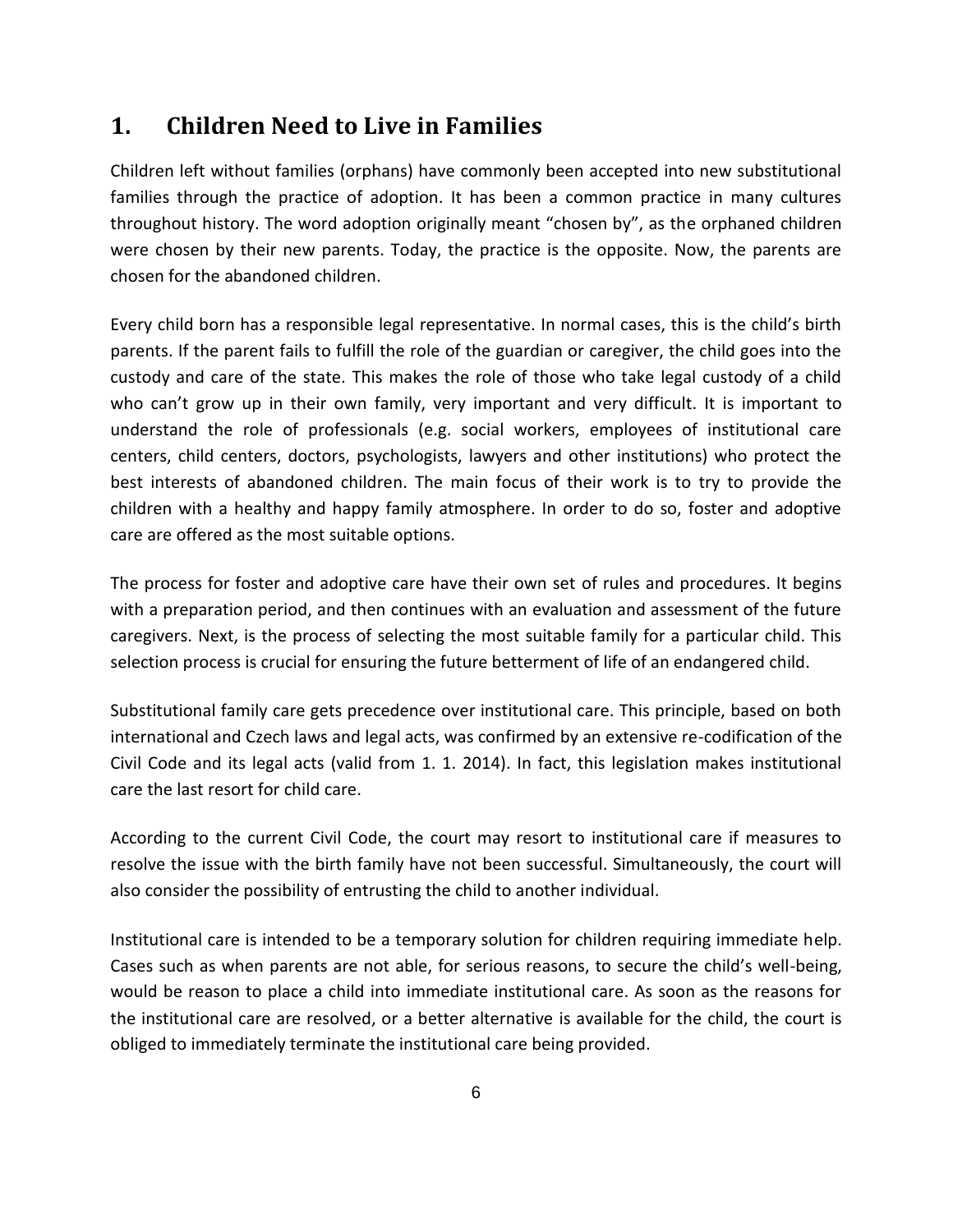# <span id="page-6-0"></span>**2. Where are the Children of Substitutional Care Coming from?**

Currently the system of substitutional care rarely addresses cases of truly orphaned children, in which at least one, or both, of the parents are deceased. Most of the time we encounter cases of so-called "socially orphaned" children, who have both a mother and father, or at least one of them, who are unable, do not want to, or do not know how to care for the child.

## **A child may be entrusted into substitutional care from:**

- Birth family directly
- Hospital
- Infant care center\*
- Orphanage\*
- Facilities for children requiring immediate help
- Facilities for people with disabilities
- Shelters

*\* According to the legal law (valid from 1. 1. 2013), children should preferably be entrusted to the substitutional care of foster families rather than to the institutional care of infant care centers and orphanages. There needs to be an established net of supportive services for substitutional foster care.* 

All of these children have, like other children, the same needs and demands as other children do. They have the same rights to receive love, security, education, health and social care, and most importantly, HOPE. All of these are essential to their further development. In the child's case, their hope is placed in the adoptive or foster family. The adoptive and foster families need to learn to understand the specific needs and behaviors of these children who have often experienced difficult childhoods. Commonly, they have been unwanted, lived in dysfunctional families or have had negative experiences living in institutional care. The adoptive and foster families need to be well prepared in order to successfully join together as a family with the child.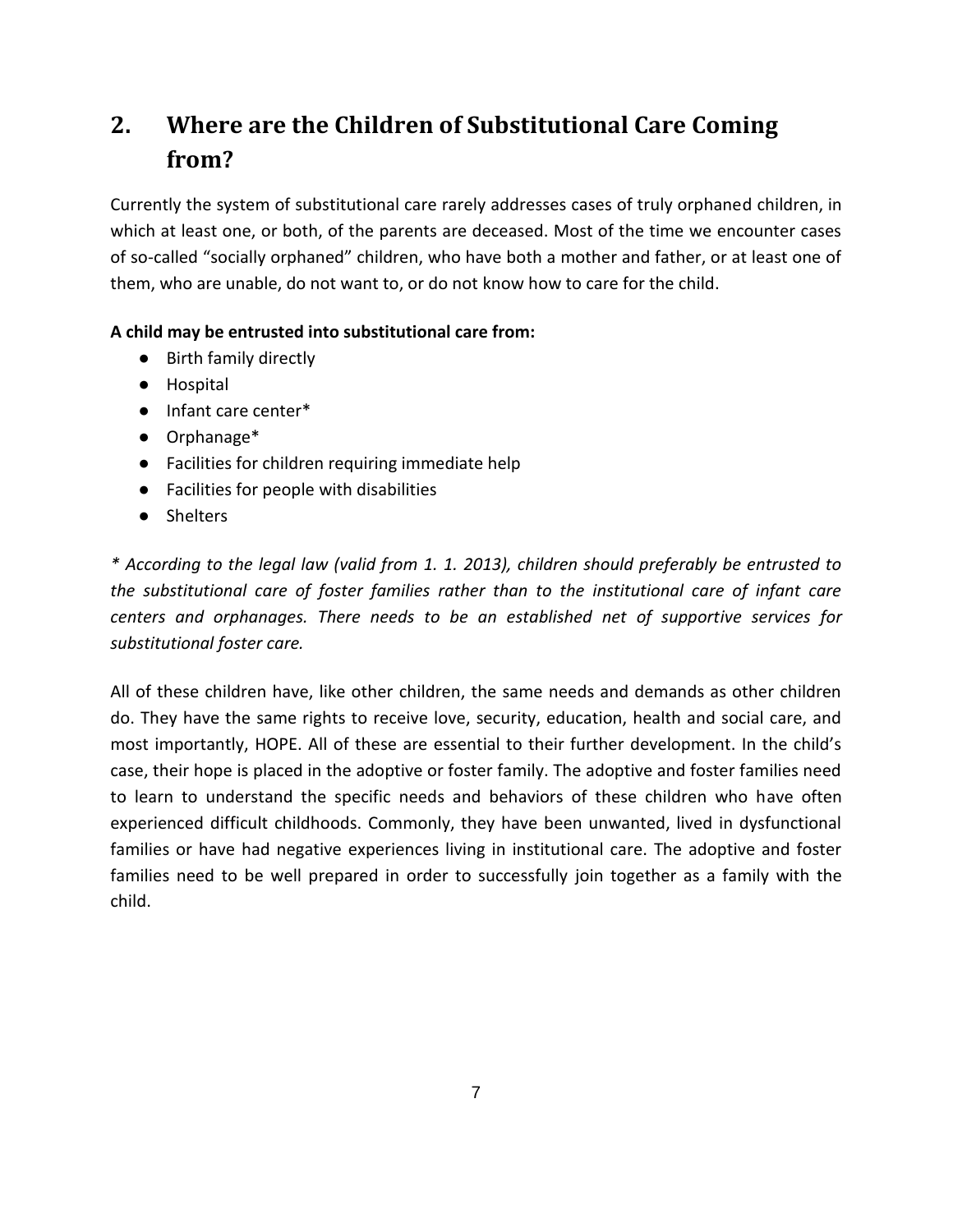# <span id="page-7-0"></span>**3. Children Entrusted for Adoption and Children Entrusted for Foster Care**

## **3.1 Adoption**

Adoption is the most common form of substitutional family care. It includes a child getting a new family along with all of their extended family relationships. With adoption, the child's former bonds with their biological family come to an end. Adoption forms, by law, a new family relationship with all parental rights and duties given to the adoptive parent. Of course, this does not mean the adoption would erase the child's previous history. The child has their roots, origin, and identity which must not be suppressed. But, on the other hand, the child needs to be integrated and connected with the life of a new family, so that the child's self-confidence is supported.

Adoption requires the consent of the legal guardian, usually the biological parent. But in other cases, the court can decide that this agreement is not necessary before the process of adoption begins. Children older than 12-years-old need to give personal consent for their adoption. An exception may be when the approval would not be in the best interest of the child, or the child would not be able to judge the consequences of their decision. Children younger than 12- yearsold must have a legal guardian or parent give the consent instead of the child. But even in this case, the court is interested in the opinion of the child. If the parent of the child for adoption is younger than 18-years-old, their consent is still needed before the process of adoption begins. The biological parents are no longer legal guardians of their children if they have been released from their parental responsibilities and their right to consent to adoption at the same time. Parents with restricted legal rights can act in matters of adoption only to the extent of rights that they are granted.

In the case of parents who have abused or neglected their parental rights, the court deprives the parents of parental responsibilities. Proposal for restriction or deprivation of parental responsibility is generally suggested by the municipality with extended powers. The court may initiate restrictions of its own motion on the basis of information provided to the case. The court is obligated to consider grounds for initiating the process for deprivation of parental responsibilities in case of intentional offense against a child or in case the parent uses the child for intentional offense.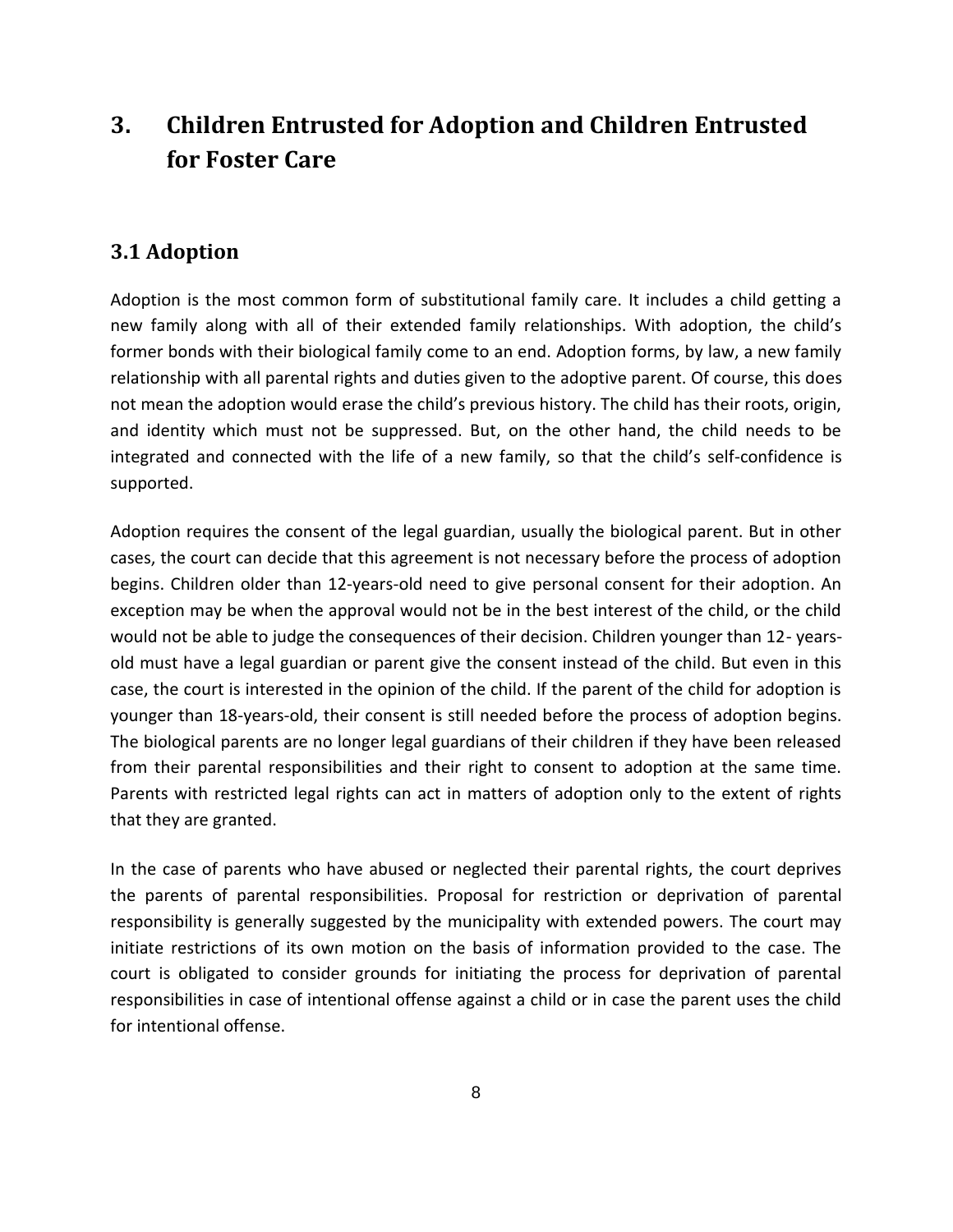Unless either parent has parental responsibility in its entirety to their child, the court appoints a legal guardian. The guardian is also appointed if the court decides that there is no need for an agreement for adoption from the parents. The guardian is always appointed for children younger than 12-years-old. The child's legal representative is usually a part of social legal protection for children.

Until it is determined whether the child can be adopted, the future adoptive parent can take care of the child during the adoption process, but at their own expense. Or alternatively, the child can be given to foster care. This process is suitable for those candidates who are open to any kind of substitutional care and don't mind the fact that the biological family will be aware of their identity. They also need to consider the possibility that the child can be returned back to the biological family. The benefits of adoption care are that the child skips the institutionalized care and that mutual relations can be developed from the beginning, which has a positive influence on the psychosocial development of the child.

#### **Consent to Adoption**

Following the applicable legislation below is irrelevant if the agreement for adoption was given to a specific person (direct adoption). By law, the authorities for social and legal protection of children do not mediate in cases of direct adoption to a particular person.

The biological parent gives consent to adoption by providing a personal statement to the court. Before this takes place, the court informs the parent about the consequences of adoption and its essence. The earliest a mother can give her consent is six weeks after she has given birth. The father can give his consent right after the birth of the child.

#### **Consent of the Biological Parents to Adoption**

It is possible to revoke the consent to adoption three months after consent has been given. If the parents do not give one's consent at the same time, the deadline for appealing runs separately for each of them. After the period of three months has passed, it is possible to revoke their consent, but only for the reasons stated in § 817 par. 2 of Civil Code. After six years from the date the parents have given their consent to adoption, the consent is no longer valid if the adoption did not take place.

#### **When Consent to Adoption is not Needed from Birth Parents (according to the Family Law)**

Consent to Adoption is not needed in cases when the parent clearly does not have the child in their best interest. The court decides, in its own proceeding, whether there is or is not a lack of interest in the child from the parents. This proceeding is initiated at the request of the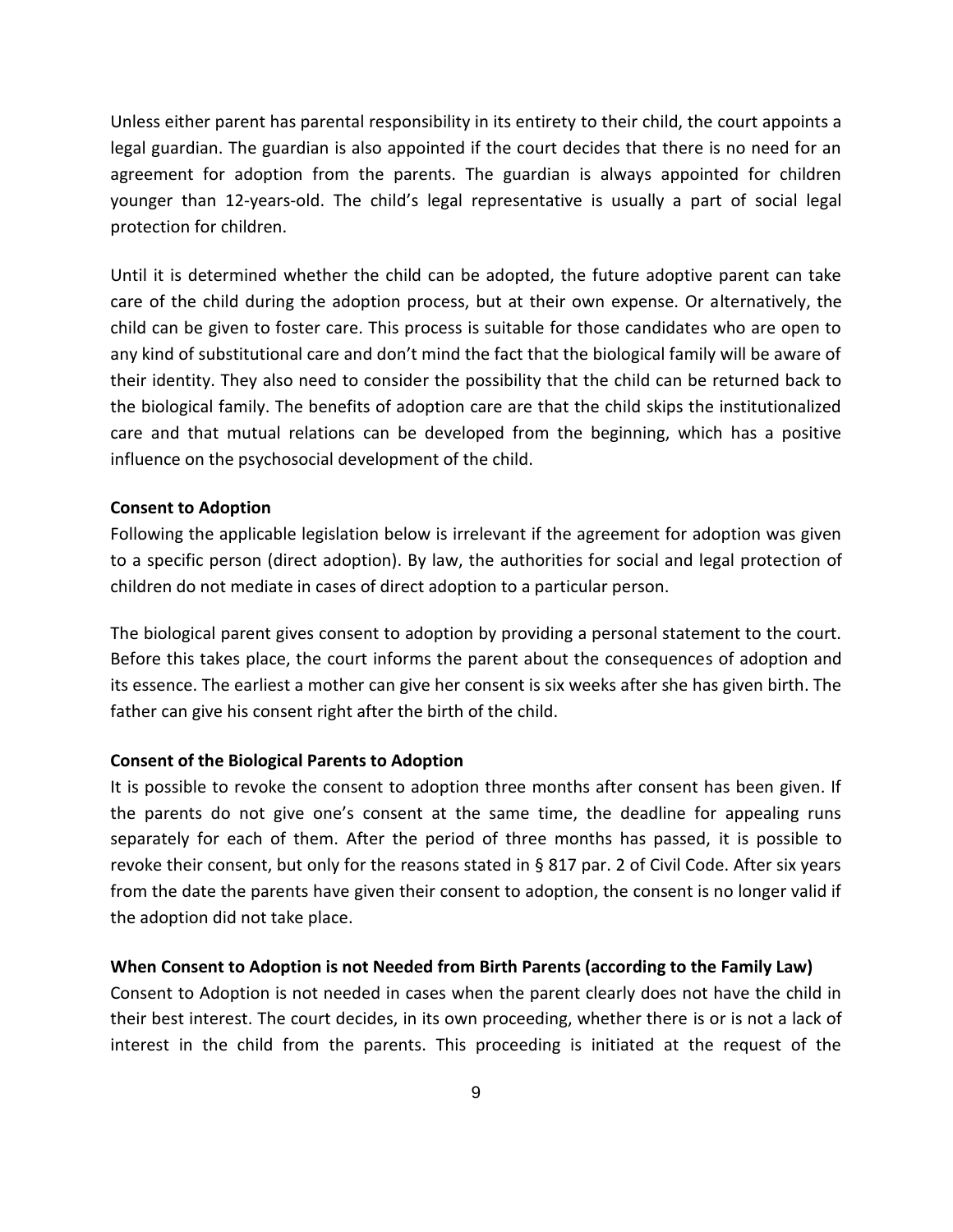authorities for social and legal protection of children, or at the request of the other parent. The court rules on the basis of the situation on the date of submission of the proposal.

## **3.2 Children Given to Foster Care**

The child is fostered by a person who provides and guarantees their proper upbringing, all in the best interest of the child. Generally, it is preferable that the foster care take place within the extended family or a person close to the family. That is, unless it is not in the best interest of the child. In emergency situations, foster care can be chosen as a temporary solution for a period of time decided by the court. An interim period can last for no more than year year, excluding exceptions prescribed by law.

Foster caregivers for an interim period are registered in the records of The Regional Authority. The choice for this form of foster care has greatly increased after January 1, 2013, when an amendment to the law provided more incentives and benefits to foster caregivers. After the amendment of the law, there are now new conditions for interim foster care parents, and this type of care has become more widely used. Except for some exceptions by law, the interim period of foster care is for the limited time of one year.

Foster care situations can vary just as much as the life stories of the children. There can be frequent contact with the biological family as well as no contact at all. Some children live in foster care from their childhood until their adulthood. Some children return to their biological families. It is necessary to remember that the children in foster care have their own biological families and these family bonds need to be respected. Following the legislation, foster parents are obligated to maintain, develop and deepen the fellowship of a fostered child with his or her biological parents, extended family, and individuals close to the child.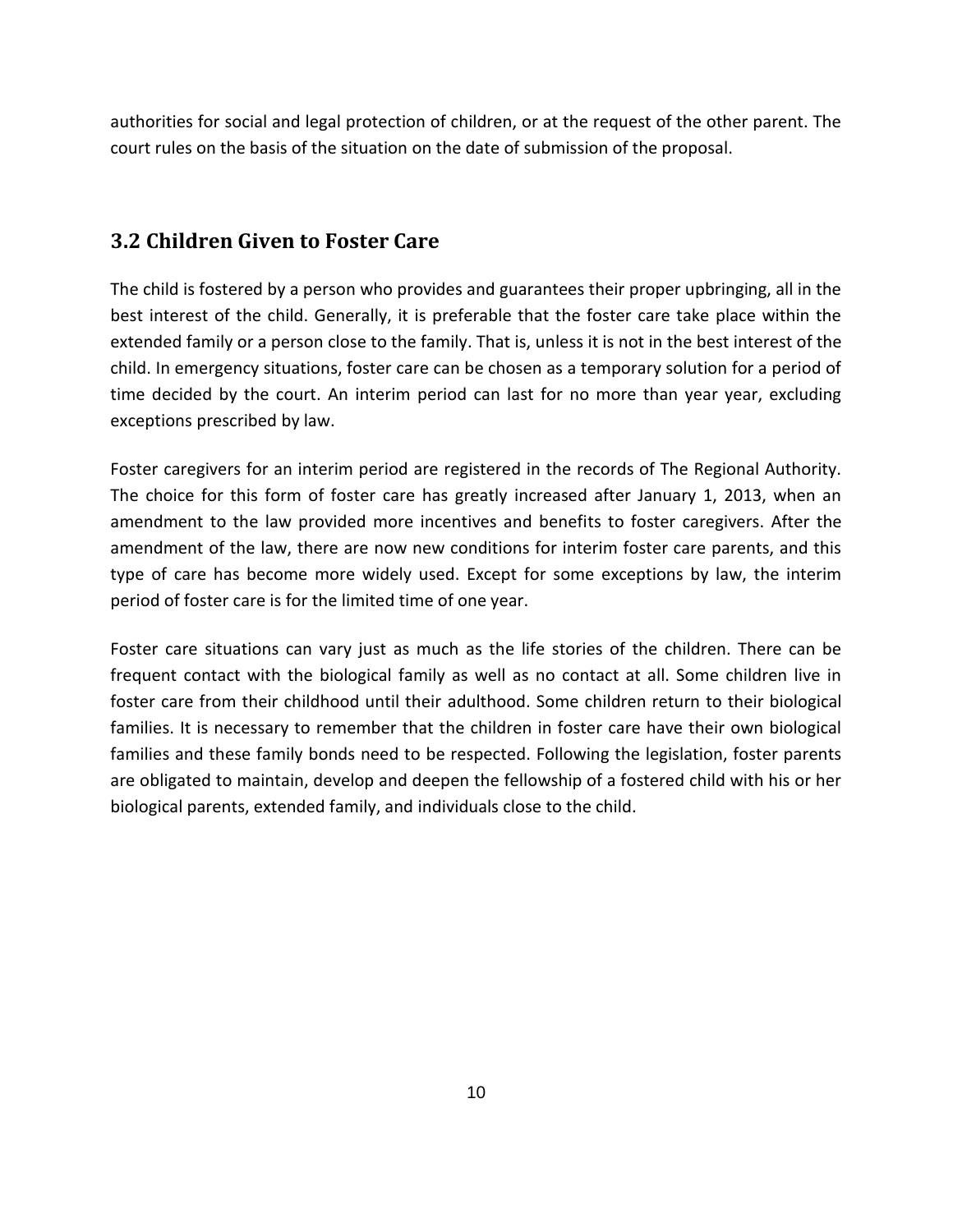# <span id="page-10-0"></span>**4. Forms of Substitutional Childcare**

What types of substitutional childcare in the Czech Republic are established by Czech Law? The basic summary you can find in the following table:

|                                                                                                                                        | <b>Relationship to the Child</b><br>(who can/cannot be a<br>substitute parent)                                                                                                                     | <b>Rights and</b><br><b>Responsibilities of</b><br>the (subst.)<br>Caregiver                                           | <b>Benefits for</b><br>the Child                                                                                               | <b>Financial</b><br>Compensation<br>to the<br>Caregiver | <b>Social</b><br><b>Benefits</b><br>for the<br><b>Children</b>                                | The Rights and the<br><b>Responsibilities of</b><br>the Biological<br>Family                           |
|----------------------------------------------------------------------------------------------------------------------------------------|----------------------------------------------------------------------------------------------------------------------------------------------------------------------------------------------------|------------------------------------------------------------------------------------------------------------------------|--------------------------------------------------------------------------------------------------------------------------------|---------------------------------------------------------|-----------------------------------------------------------------------------------------------|--------------------------------------------------------------------------------------------------------|
| <b>Entrusting the Care</b><br>of the Child to a<br><b>Particular</b><br><b>Individual Instead</b><br>of the Parent<br>§953, Civil Code | Family member or a<br>person close to the child.                                                                                                                                                   | Provides care and<br>education. Other<br>rights and<br>responsibilities are<br>decided and<br>defined by the<br>court. | The child<br>stays in the<br>original<br>family or<br>with<br>someone<br>familiar.                                             | none                                                    | Alimony<br>benefits<br>according<br>to the<br>social<br>support.                              | Alimony from the<br>parents.<br>The parental<br>responsibility is<br>limited by the<br>court decision. |
| <b>Adoption</b>                                                                                                                        | According to the judicial<br>practice, adoption is not<br>possible by the child's<br>grandparents, aunt or<br>uncle and there must be<br>an adequate age<br>difference (no less than<br>16 years). | Full parental<br>responsibilities.                                                                                     | New family,<br>the same as<br>biological<br>children.<br>They have<br>the same<br>rights and<br>responsibiliti<br>es           | none                                                    | <b>Benefits</b><br>according<br>to the<br>social<br>support.                                  | The connections to<br>the biological<br>family are<br>extinguished.                                    |
| <b>Foster Care</b>                                                                                                                     | Extended family member,<br>a person close to the child<br>or a person from the list<br>of approved foster<br>parents.                                                                              | Gives care,<br>education, may<br>legally represent<br>the child only in<br>common affairs.                             | The child is<br>not in the<br>institutional<br>care and has<br>the<br>possibility to<br>grow up in a<br>family<br>environment. | Foster parents'<br>compensation.                        | Foster<br>care<br>benefit,<br>benefits<br>according<br>to the<br>social<br>support.<br>$\ast$ |                                                                                                        |
| <b>Foster Care for</b><br><b>Interim Period</b>                                                                                        | A person from the list of<br>approved foster parents is<br>suitable for this kind of<br>care.                                                                                                      | Gives care,<br>education, may<br>legally represent<br>the child only in<br>common affairs.                             | The child is<br>not in<br>institutional<br>care and has<br>the<br>possibility to<br>grow up in a<br>family<br>environment.     | Foster parents'<br>compensation.                        | Foster<br>care<br>benefit,<br>benefits<br>according<br>to the<br>social<br>support.           |                                                                                                        |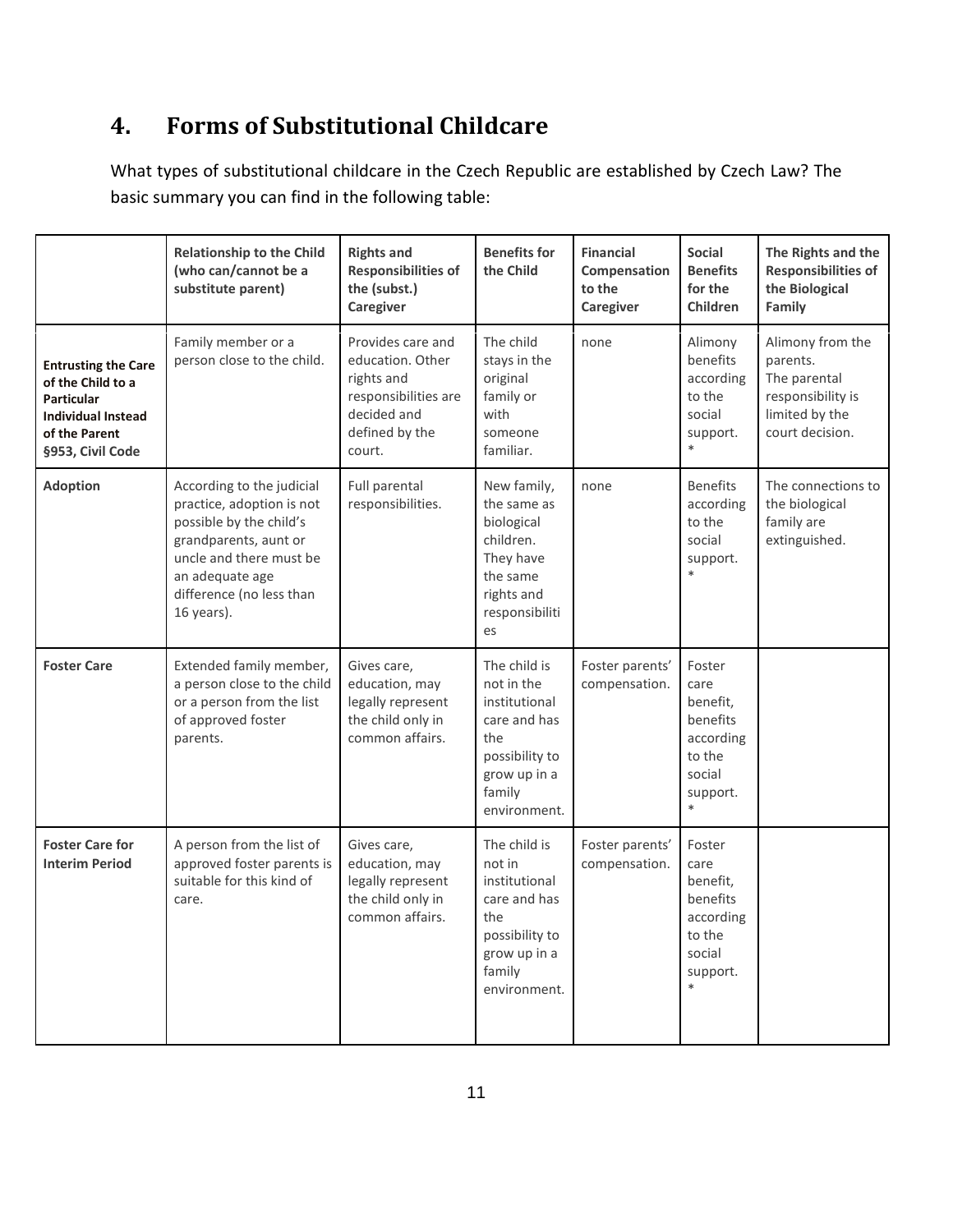| <b>Guardianship with</b><br>Care | Extended family member,<br>a person close to the child<br>or a person from the list<br>of approved foster<br>parents.                                                                                        | Gives care,<br>education, acts in<br>the best interests<br>of the child,<br>manages their<br>assets. Is under the<br>observation of the<br>court, for some<br>decisions the<br>approval of the<br>court is needed.                                                                                                               | The child is<br>not in<br>institutional<br>care and has<br>the<br>possibility to<br>grow up in a<br>family<br>environment. | Foster parents'<br>compensation. | Foster<br>care<br>benefit,<br>benefits<br>according<br>to the<br>social<br>support.<br>$\ast$ | The guardian does<br>not have alimony<br>responsibilities.<br>The parental<br>responsibilities are<br>on standby, are<br>canceled or<br>extinguished. |
|----------------------------------|--------------------------------------------------------------------------------------------------------------------------------------------------------------------------------------------------------------|----------------------------------------------------------------------------------------------------------------------------------------------------------------------------------------------------------------------------------------------------------------------------------------------------------------------------------|----------------------------------------------------------------------------------------------------------------------------|----------------------------------|-----------------------------------------------------------------------------------------------|-------------------------------------------------------------------------------------------------------------------------------------------------------|
| Guardianship<br>without Care     | Extended family member,<br>a person close to the<br>child, a person from the<br>list of approved foster<br>parents or in specific<br>cases, a person from the<br>department of child<br>protective services. | The guardian acts<br>in the best interests<br>of the child,<br>manages their<br>assets, for some<br>decisions the<br>approval of the<br>court is needed.<br>The caregiver can<br>be the original<br>parent, or the child<br>can be in a foster<br>care or in the care<br>of another person<br>according § 45 of a<br>Family Law. | The child's<br>best interests<br>are<br>protected.                                                                         | none                             | none                                                                                          | The guardian does<br>not have alimony<br>responsibilities.<br>The parental<br>responsibilities are<br>on standby, are<br>canceled or<br>extinguished. |
| <b>Tutelage</b>                  | Whoever is appointed by<br>the court, can be from the<br>department of child<br>protective services.                                                                                                         | Acts in the best<br>interest of the<br>child, the scope of<br>rights and<br>obligations are<br>determined by<br>court.                                                                                                                                                                                                           | The child's<br>best interests<br>are<br>protected.                                                                         | none                             | none                                                                                          | The parental<br>responsibilities can<br>be limited.                                                                                                   |

*\* According to the § 32 law 187/2006 Sb., of the Sickness Insurance Act, you are eligible to receive financial maternity assistance in cases of children in substitutional family care when the child was not older than 7-years-old for the period of 22 weeks (in the case of 1 child) or for the period of 31 weeks (in the case of 2 or more children, if you take care at least about 2 of these children).*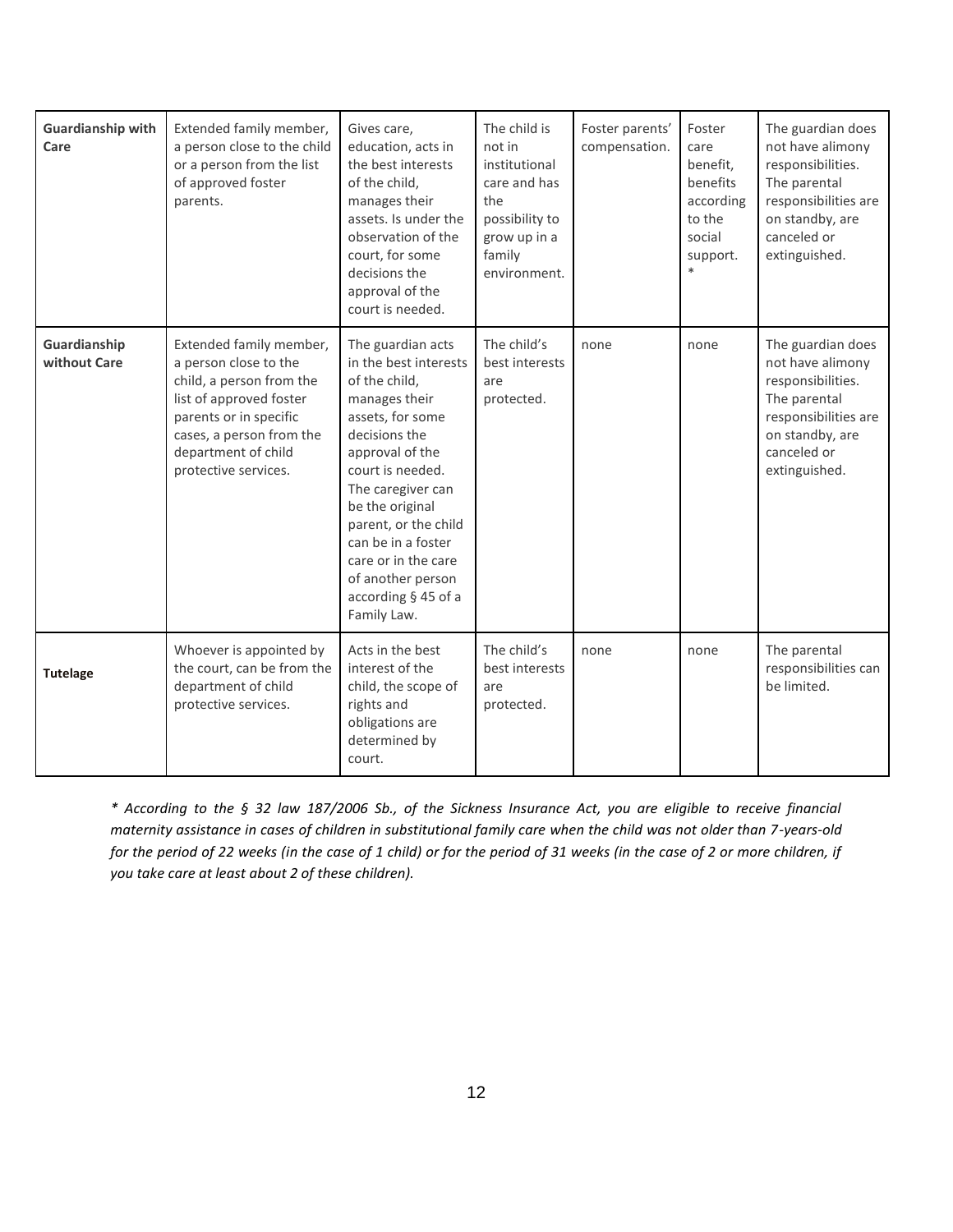## **4.1 Entrusting to the Care of another Person Instead of the Parent §953, Civil Code**

In some cases, if it is required due to the child's welfare, the child can be entrusted to the care of a particular individual instead of the parent by court decision. Looking for the easiest transition for the child, the court usually selects a relative or a person who already has a close relationship with the child, and agrees to being entrusted as caregiver.

The child may also be entrusted to the common care of a married couple. It is possible to give a child into the care of only 1 spouse, but only with the agreement from the other spouse (if they are legally competent or if there is not an unbreakable obstacle for the agreement). The extent of rights and duties of the caregiver to the child are provided by the court. Entrusting the child to another person is possible only if there is at least one parent who can pay alimony for the child.

## **4.2 Adoption**

Adoption is the highest form of substitutional family care in which married couples or individuals take an abandoned child into their own family, and take full parental responsibilities. Through adoption, a new family relationship is formed between the adopted child, the adoptive parents, and all the extended family members. Once adopted, the child's former bonds, including all rights and responsibilities, with their biological family come to an end. Adoptive parents are written in the registry office of births. The child then receives the family name of the adoptive parents. By law, the child becomes related to the other members of the family. There must be an adequate age distance (no less than 16 years) between the adoptive parents and the adopted child.

In the end, the court makes the final decision on the adoption. The child must live in the care of the future adoptive parents for a period of at least six months before the court decision is made. All of the costs are paid by the future adoptive parents. This condition is met if the child was living with the guardian, foster parent or another individual who decided to adopt the child and was previously covering all the costs for the child. In case there is a need of consent from the biological parents regarding the adoption, this six months period of personal care starts after three months from the day the agreement to adoption was given.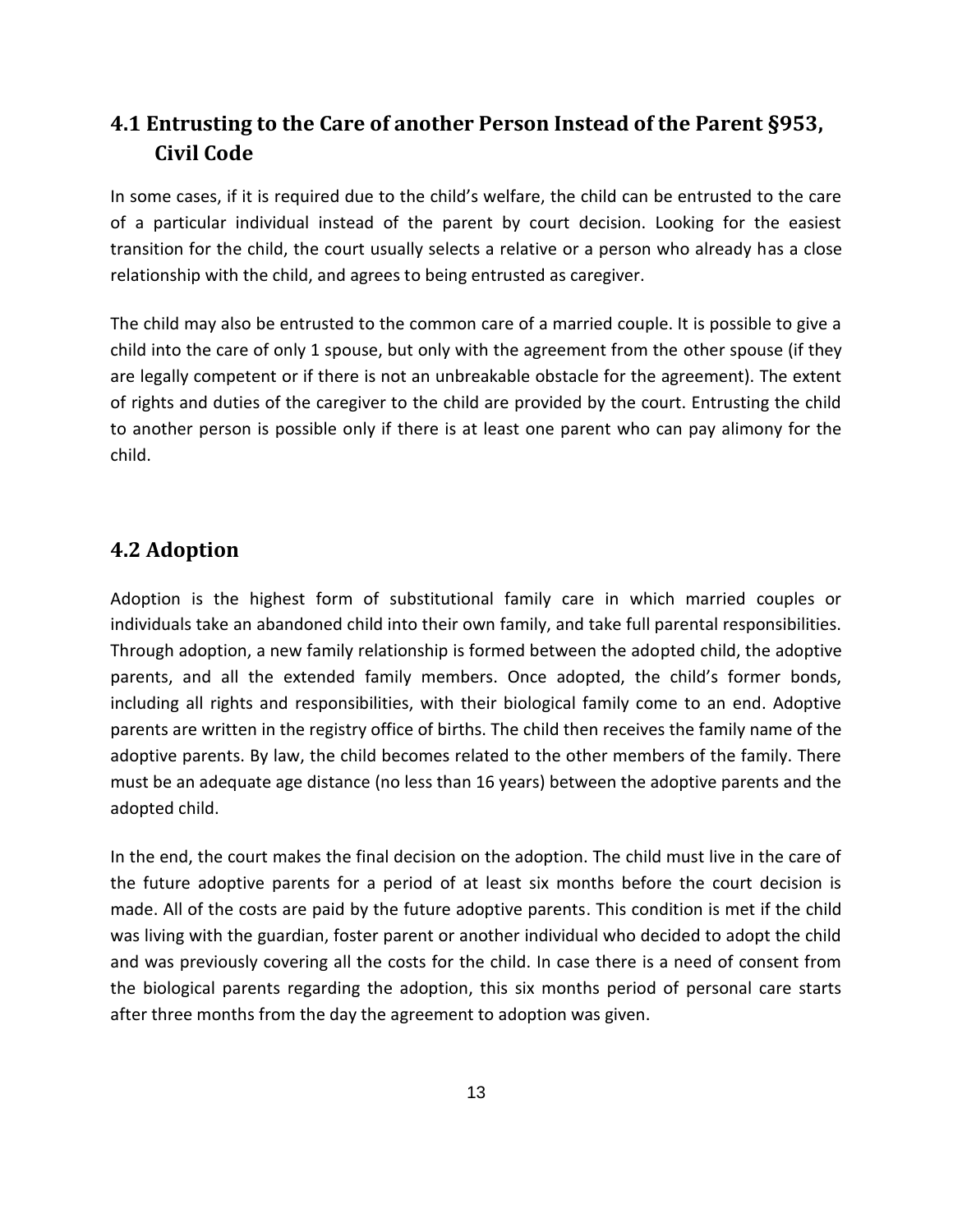There is the possibility to adopt an adult person at this moment, if it is not against good morals. Detailed adoption of an adult governs provisions of § 846 and Civil Code.

### **Adoption to and from a Different Country; International Adoption**

This form of substitutional parental care gives a chance for a child who is unable to find a substitutional family within the country of his or her origin. The Office for International Legal Protection of Children in Brno moderates all international adoptions. It is performed according to the Convention of Child Protection and Cooperation of International Adoptions.

## **4.3 Foster Care**

Foster care is a form of substitutional family care supported by the government. Following the new legislation, benefits given to foster caregivers support the needs of the foster child as well as give fair remuneration to the foster parents depending upon the complexity of the care. The child can be fostered to an individual or to a married couple. Current legislation (valid from 1. 1. 2013) determines that foster care would be in the best interest of the child and is given priority to over institutional care.

The child is eligible to express his or her own opinion, and it should be taken into consideration before assigning them to foster caregivers (with respect to the age and mental maturity of the child).

The foster parent has the right to represent the child and administer only common affairs. In case of special affairs, such as obtaining a passport, the foster parent needs to request permission from the child's legal guardian or from the court. In the case of a disagreement between the foster parent and the legal guardian of the child, the decision must be made by the court. It is possible for the foster care to turn into a guardianship in cases that the biological parents have deceased, have been deprived, restricted or suspended of their parental rights or have been given limited legal rights over their child.

Since the child is placed in foster care by court order, the court is the only institution which can cancel the foster care for a child, but only for very serious reasons. The foster parent always has the right to cancel the foster care should they decide to do so. When the foster child becomes the legal adult age of 18, the foster care comes to an end.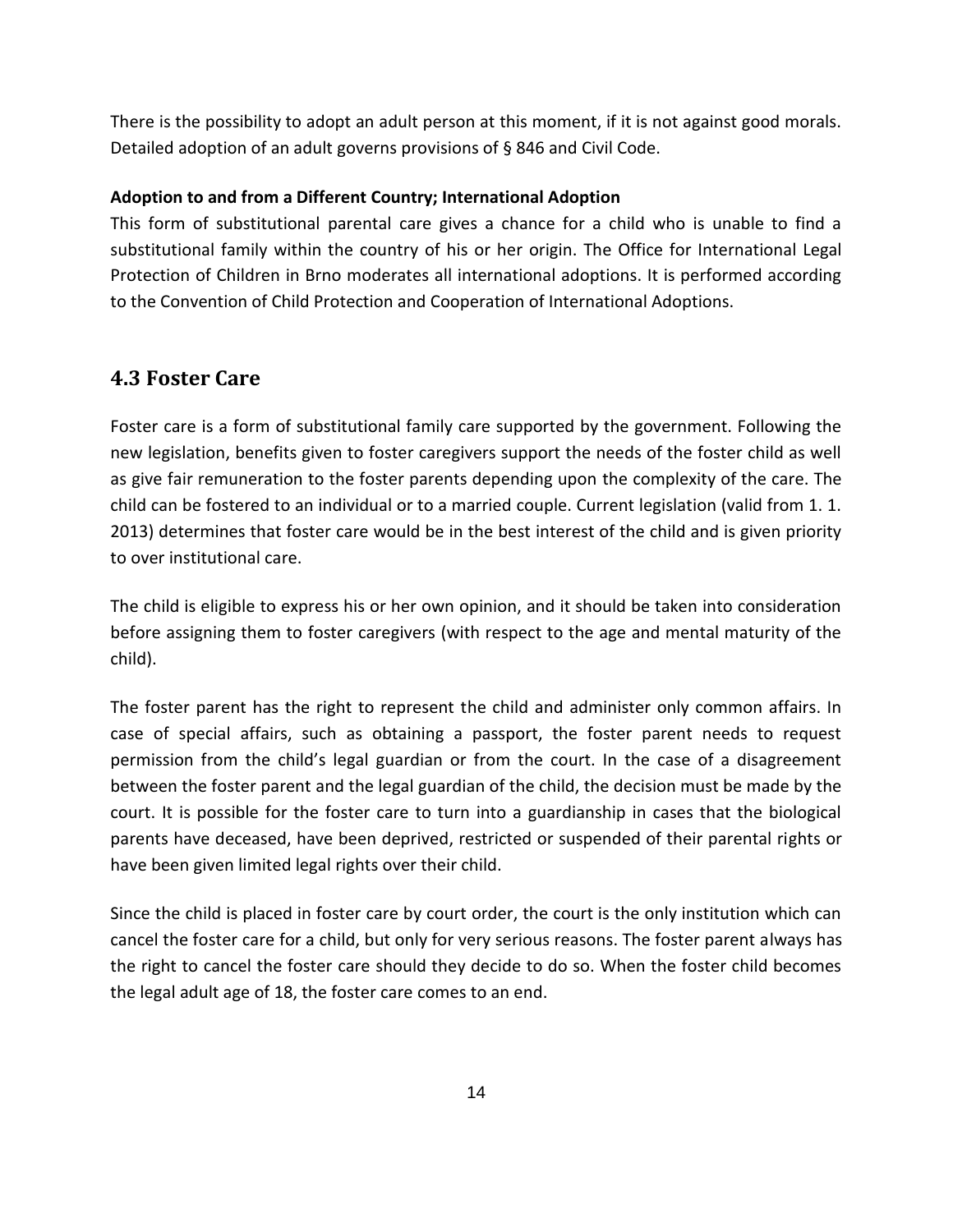The foster parent is obligated to support the relationship between the child and the family and friends of his or her origin.

A child who has been placed by court decision into institutional care, the facilities for children requiring immediate help, or in foster care for an interim period, can also by court decision, with the agreement of the biological parents, be placed into temporary foster care of a person who is interested in becoming a foster parent. Within a period of 3 months, the temporary foster parent must begin the process for long term foster care or adoption of the child; otherwise the temporary foster care ceases to have legal effect.

As of 1. 1. 2013, there is new legislation which states new regulations on foster care for an interim period. Foster care for an interim period can be provided only by a person who has been professionally trained for these purposes and put on the official list of persons suitable for this form of substitutional family care provided by The Regional Authority.

A child can be placed into foster care by court order for an interim period for the following reasons:

- The child's parent cannot look after their child for a temporary period due to some serious reasons (health problems, imprisonment etc.).
- If there is the need to wait for the passing of the period from the birth of the child after which it is possible to adopt the child (the agreement with adoption can be made at the earliest 6 weeks after childbirth).
- If there is the need to wait for a legally effective court decision about the biological parents' lack of interest – in this case, the agreement of the parents to place the child up for adoption is not necessary (§ 821 Civil Code).
- Children whose parents apparently do not show any interest in the child. In these cases, the biological parents must be informed by child protective services about the possible consequences of their behavior. The biological parents are then issued a period of 3 months to show an interest in the child. If there is no sign of interest in the child during this 3 month period, it is considered a lack of interest and grounds for the court to take action.

The court can also decide to place a child in foster care for an interim period by preliminary injunction.

Foster care for an interim period can be provided only by a person who has been professionally trained for these purposes and has been put on the list of persons suitable for this form of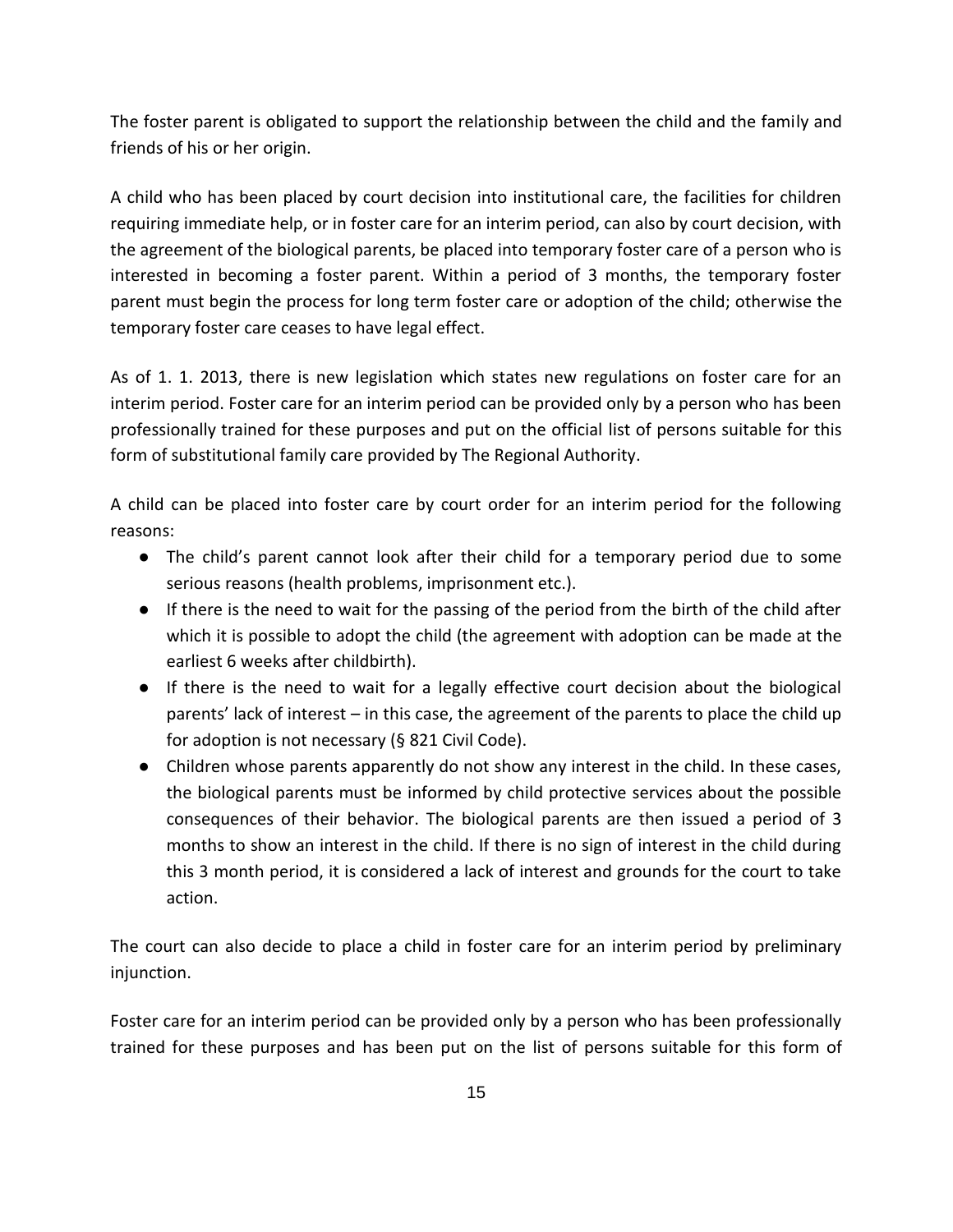substitutional family care. An essential element of foster care for an interim period is a professional attitude of the foster parent, focused on the short term manner of this kind of foster care. The foster caregiver is evaluated by their capability of taking care of a child with special needs, to take care of newborn children and also the ability to cooperate with the biological parents of these children.

By the amendment of the legislation (since 1. 1. 2013) the system of support for foster care has changed. The foster care support is now under the law 359/1999 Sb. Social and legal protection of children. (Used to be under the law 117/1995 Sb. State social support.)

### **Foster care support is provided to:**

- A person listed on the official list of people suitable for interim foster care provided by The Regional Authority.
- A caregiver
	- o Foster care parent.
	- o A person who was a foster parent or guardian of a child until they reached adulthood, and until the child is no longer eligible for child support for their needs.
	- o A person registered for foster care who received a child for interim foster care because the court has not yet decided where the child should be placed longterm.
	- o A legal guardian who cares about the child.
	- o A person who takes care of a child without alimony obligation until the end of the court process.

## **Type of foster care support:**

- Monetary support to cover the child's needs.
- Foster parent compensation.
- Compensation after the child is given into the family.
- Funding towards the purchase of a passenger motor vehicle.
- Monetary compensation after the termination of the foster care.

The financial support belongs only to one of the fostering parents (in the case of spouses) according to prior agreement between them. In the case of a disagreement, the regional branch of the Labor Office makes the decision. The foster care financial support is considered income.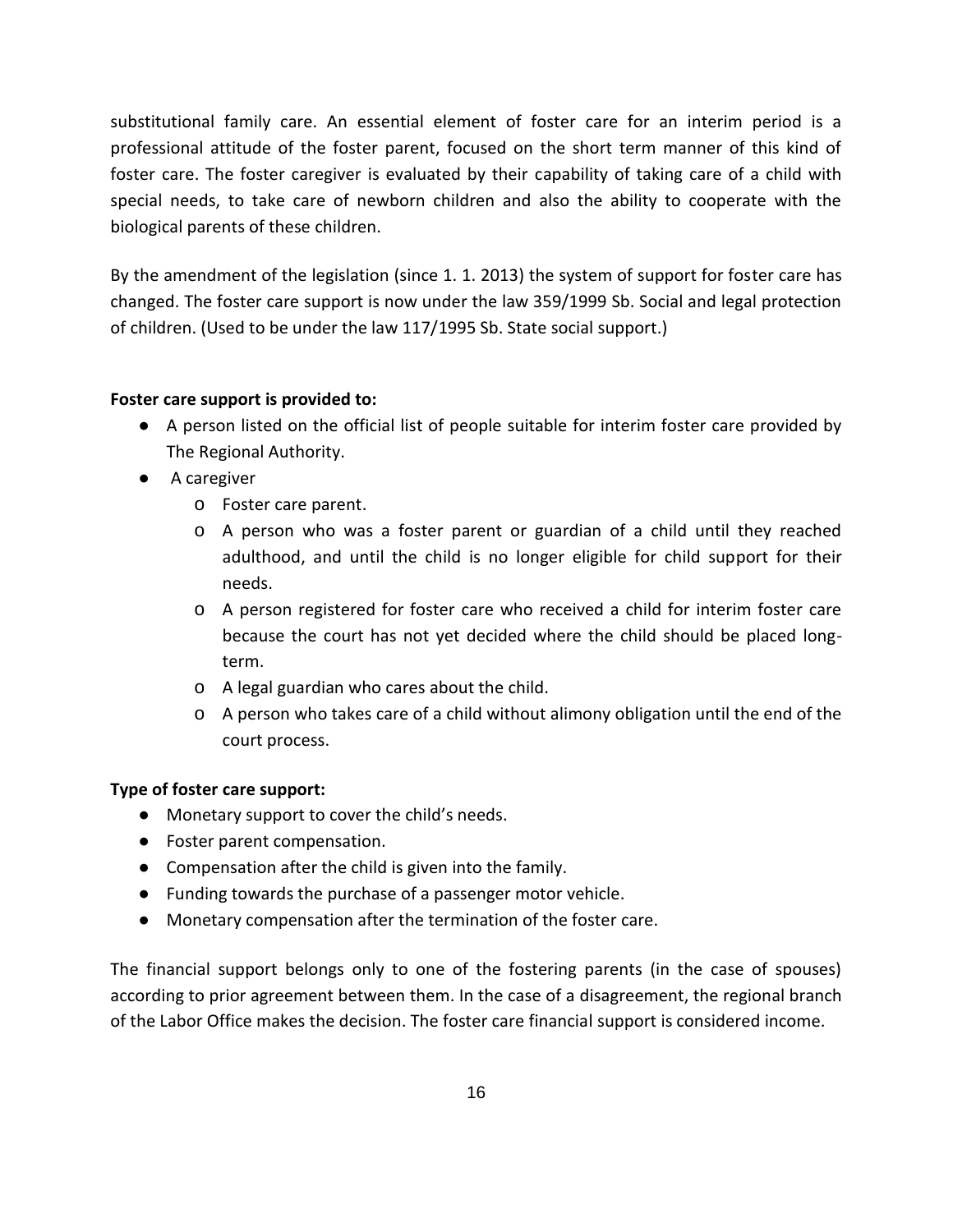Foster care is supported by legal services. According to §47 The Law on Child Protection, foster care providers and people on the list of foster care parents for an interim period are entitled the right to:

- Permanent or temporary help in providing personal care for a foster child:
	- o In the case of sickness of the foster parent or if the foster parent needs to provide care of another close person.
	- o In the case of the birth of a child.
	- o In the case of acquisition of necessary personal affairs.
	- o In the case of death of another person close to the family.
- Get at least 14 days a year of full day care for foster children from the age of 2-years-old.
- Psychological, therapeutic or other professional help at least every six months.
- Knowledge and skill training at no cost.
- A secure place for contact between the foster child and their biological family as well as a chaperone during the meeting.

Foster parents have the duty to keep increasing their knowledge and to protect the best interests of the children. The foster parent, or the parent on the list of foster care providers need to enter into a formal agreement based on the §47 of The Law of Child Protection.

# **4.4 Guardianship**

The court appoints a guardian for a child in the following cases:

- Both parents are deceased.
- The parents have been deprived of parental responsibilities.
- The parents have been temporarily restricted of their parental responsibilities.
- The parents do not have full legal parental responsibilities.

The guardian becomes the child's legal representative who can, but does not have to, personally care about the child. If the guardian personally cares about the child, they also have the right to get the same financial support and benefits as foster parents. There is not the same kind of relationship between the child and the guardian as there is between the child and their biological parents. The guardian does not have any alimony responsibilities. Tutelage is regularly checked by the court, focusing on both the administration of child's property as well as their personal matters. The guardian has to submit a report on the child's current situation to the court once a year. For some decisions, the approval of the court is needed.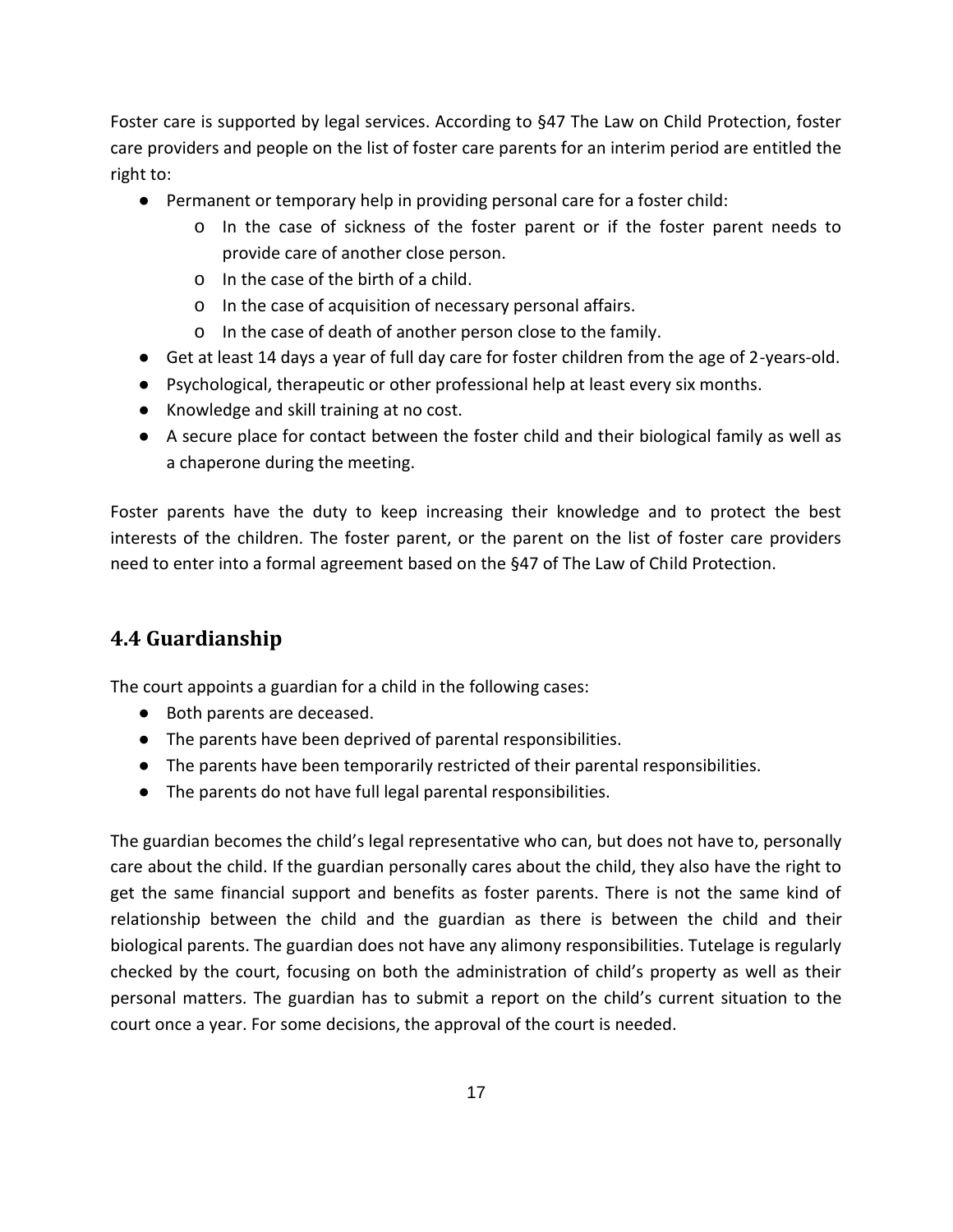## **4.5 Another Form of Help for Children in Institutional Care – Host Care**

Another form of help for children living in institutional care is "host care". Note that this it is not a type of substitutional care. Children from institutional care can stay with a host family for a certain period of time such as on weekends and holidays. The stay is limited to a maximum of 30 calendar days for the first period. The "host family" is not related to the child and there must be a written agreement given by the child's legal guardian and biological parents of the child if they have a legal liability to their child. There is usually not the possibility to permanently place the child with the host family. There needs to be taken into consideration the individual plan for the child. The host family and social environment must be examined as well as all of the host family members.

This form of help is generally good for older kids who have lived in the institutional care system for a long time. There might be misconceptions by interested applicants in regards to whom and how host care permission is granted. The host family relationship should be long term, very sensitive, professional and have close cooperation with social services and counselors to achieve the best benefits for the child.

## **4.6 Guardian**

A legal guardianship is not a type of substitutional family care. The guardian is an independent person looking after the best interests of the child. The legal guardian is chosen by the court and can be an authority from child protective services. Guardians are appointed in the case of:

- Conflict of interest between the legal representatives and the child
- Conflict of interest between children of the same parents
- Property interests of the child
- Restriction of parental responsibility
- Waiting for court decision during the adoption process
- Need to protect children's best interests for another reasons.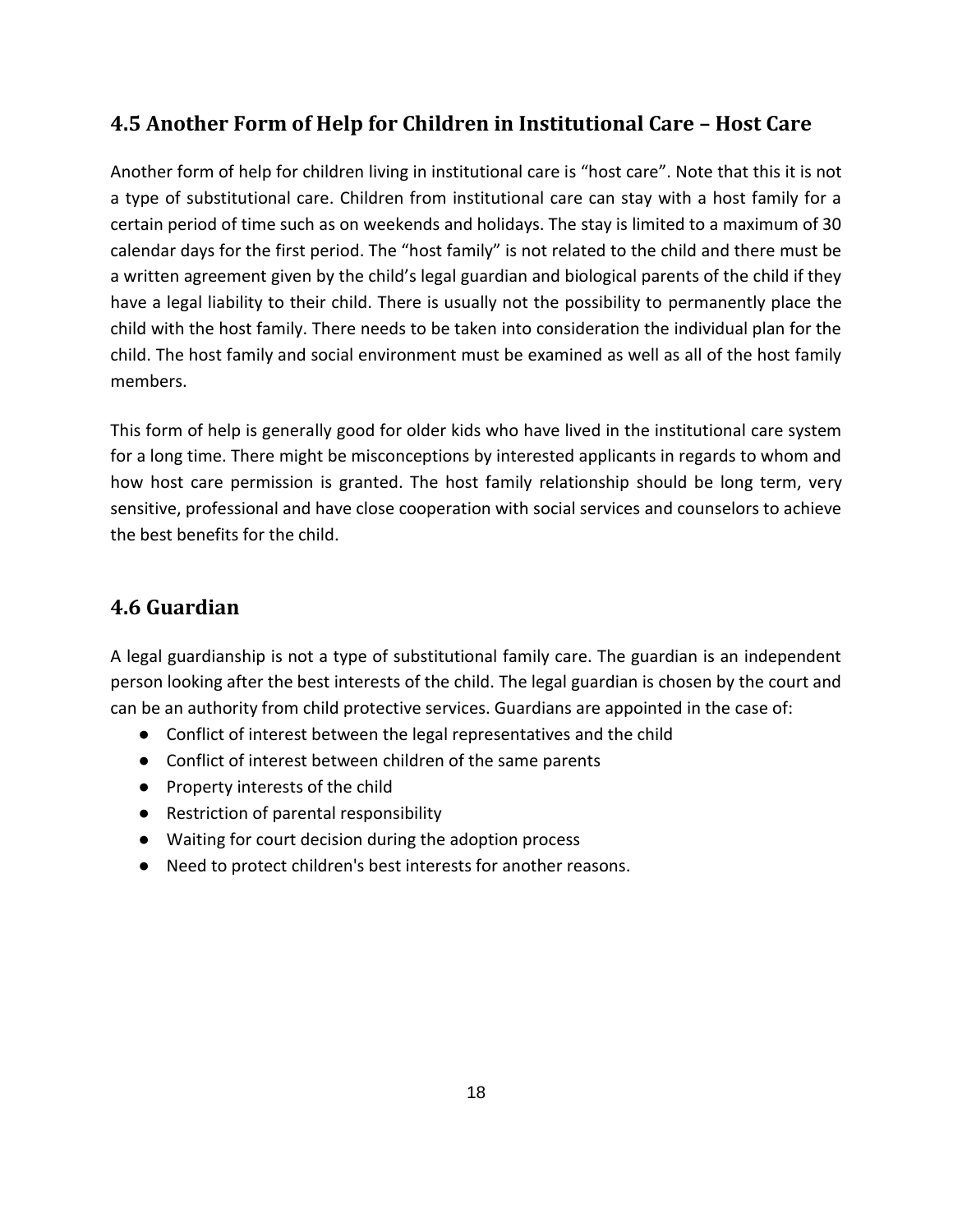# <span id="page-18-0"></span>**5. We are Looking for New Families for Children**

Every new family needs to be chosen according to the best interest of the child, with special focus on the child's future. The educational and childcare requirements are the same for all caregivers, but there are special obligations for adoptive and foster parents such as:

- They need to have a clear and healthy personal motivation (inner conviction) for taking in an abandoned child.
- They need to have the physical and mental ability to raise a child.
- The most important condition for the best development of the child is that they provide a stable family environment (or safe temporary family environment).
- Among their qualities should be empathy, the ability to understand the child's world and feelings, be tolerant, flexible, open-minded and kind.
- They need to be able to openly communicate with experts and ask for their advice or opinion.
- There should be an appropriate age distance between the child and the adoptive parents
- Their job responsibilities need to reflect the needs of the children (at least in the beginning one of the parent should stay home with the child and cover the needs of the child).
- Their housing situation should meet the needs of the child.
- Their financial situation should be stable and able to cover the needs of the family (in the foster care together with the foster care support).

## **Who can become a foster or adoptive parent:**

- A single person without a partnership.
- People in an unmarried partnership.
- People able to have their own children (families with their own children).
- Families with other children in substitutional care.
- Those who are middle aged and who are open to the specific age of the child.

People with health issues with a good prognosis, as long as the health issues don't limit their abilities as caregivers.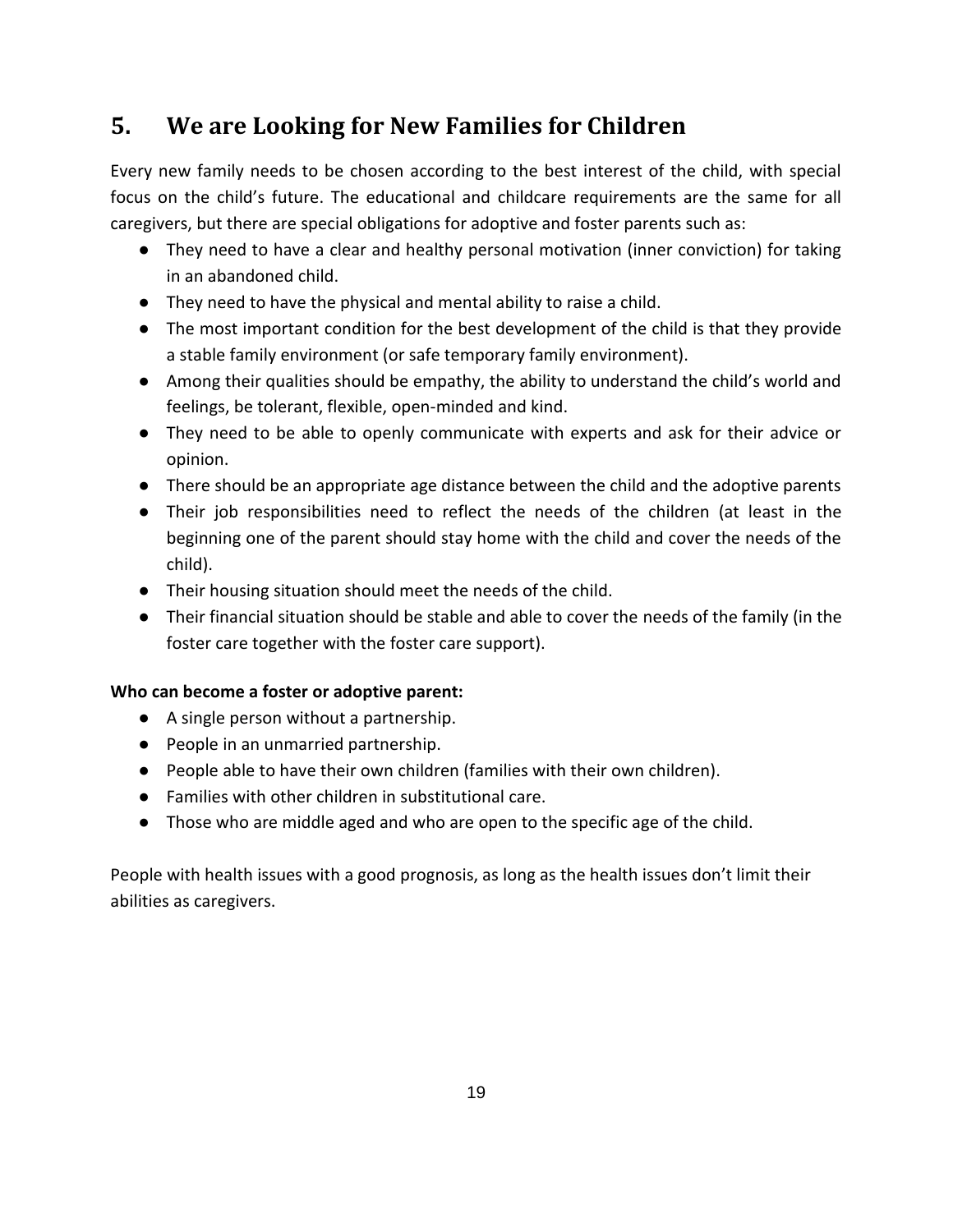# <span id="page-19-0"></span>**6. The Period Prior to the Granting of Substitutional Care**

This is a very important time for the potential caregivers before the final decision, and can be filled with insecurity and a variety of questions.

## **Inner Motivation**

If you are thinking to become a future caregiver, the specialist's advise you to talk about your intention to accept a child through substitutional care with your extended family members. The family's attitude towards the child is very important. It is necessary that the future grandparents, siblings, nieces and nephews accept the child into the family. The same recommendation is valid for foster parents or interim foster parents. We advise you to keep this in mind.

The final decision is yours. You know what is in your heart, your mind and what your abilities are to help. Should you decide to make the commitment, remember that you will connect your life with the child, you will be there for him or her in good and in bad.

## **Please, take a few minutes and ask yourself the following questions:**

- Am I physically and mentally ready to nurture a child?
- Am I tolerant and open to other people?
- What are the highlights of my life, what are the successes?
- What are the failures, what do I miss?
- How was my childhood?
- How is my partnership, marriage?
- Am I able to give up my comfort, my freedom?
- Am I really able to fully commit my life to the child?
- Am I willing to adapt?
- Do I believe that my extended family will accept my decision?
- Am I ready to reduce my work commitment if it is necessary?
- Do I have an idea of what it means to raise a child?
- Do I have any requirements regarding what the child should be like?
- Am I aware of which kind of child I would not be able to raise?
- Can I honestly say how I can be beneficial for the child?
- Am I prepared to accept the history of the child?
- Can I understand his or her feelings?
- Am I prepared to repeatedly talk to him or her about their past and about their family of origin?
- Am I financially stable?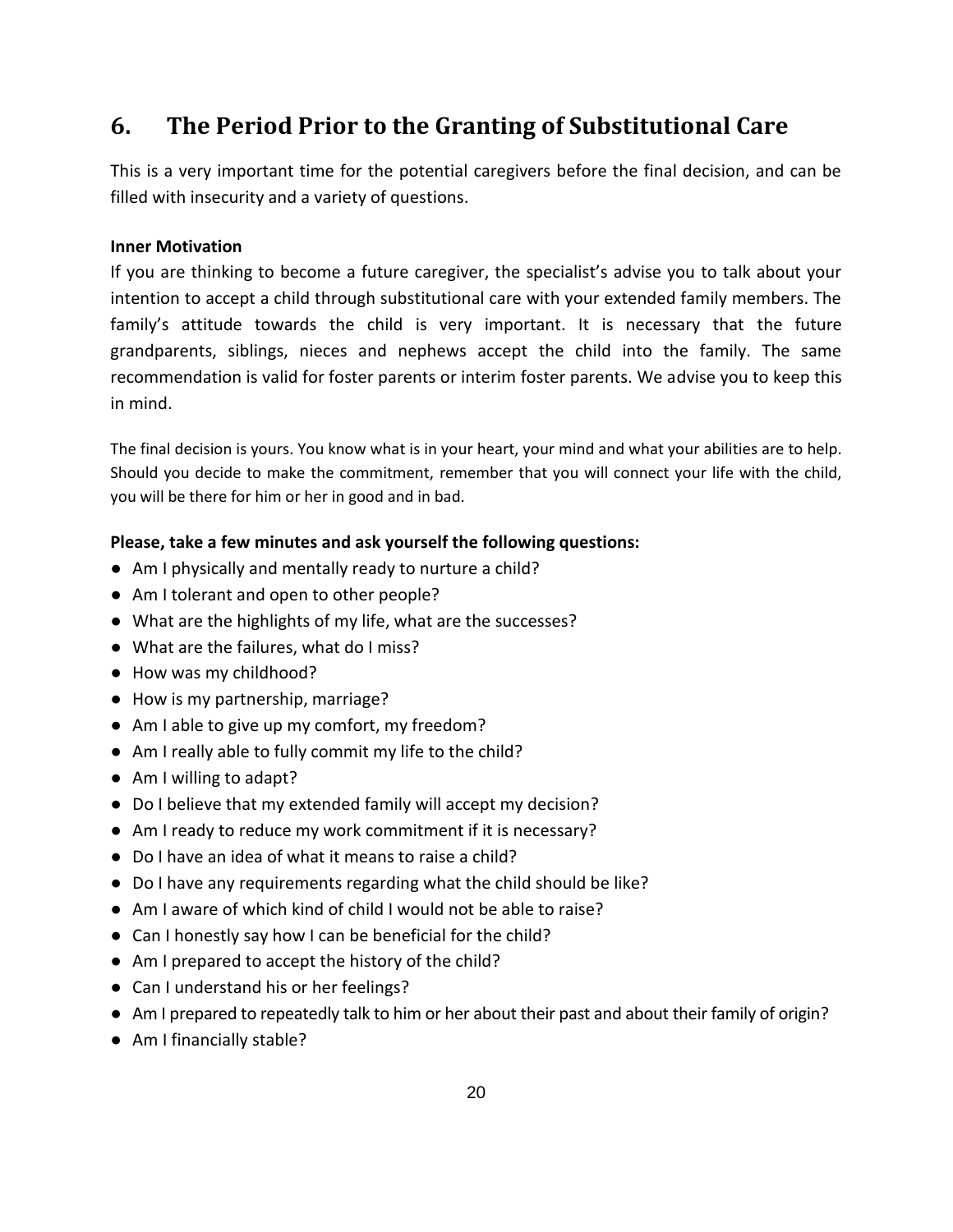There is no need to have a clear answer for all of these questions right now. Let them be for further thinking, conversations with your close loved ones, as well as with professional therapists, social workers or psychologists who will stand by and support you during that time.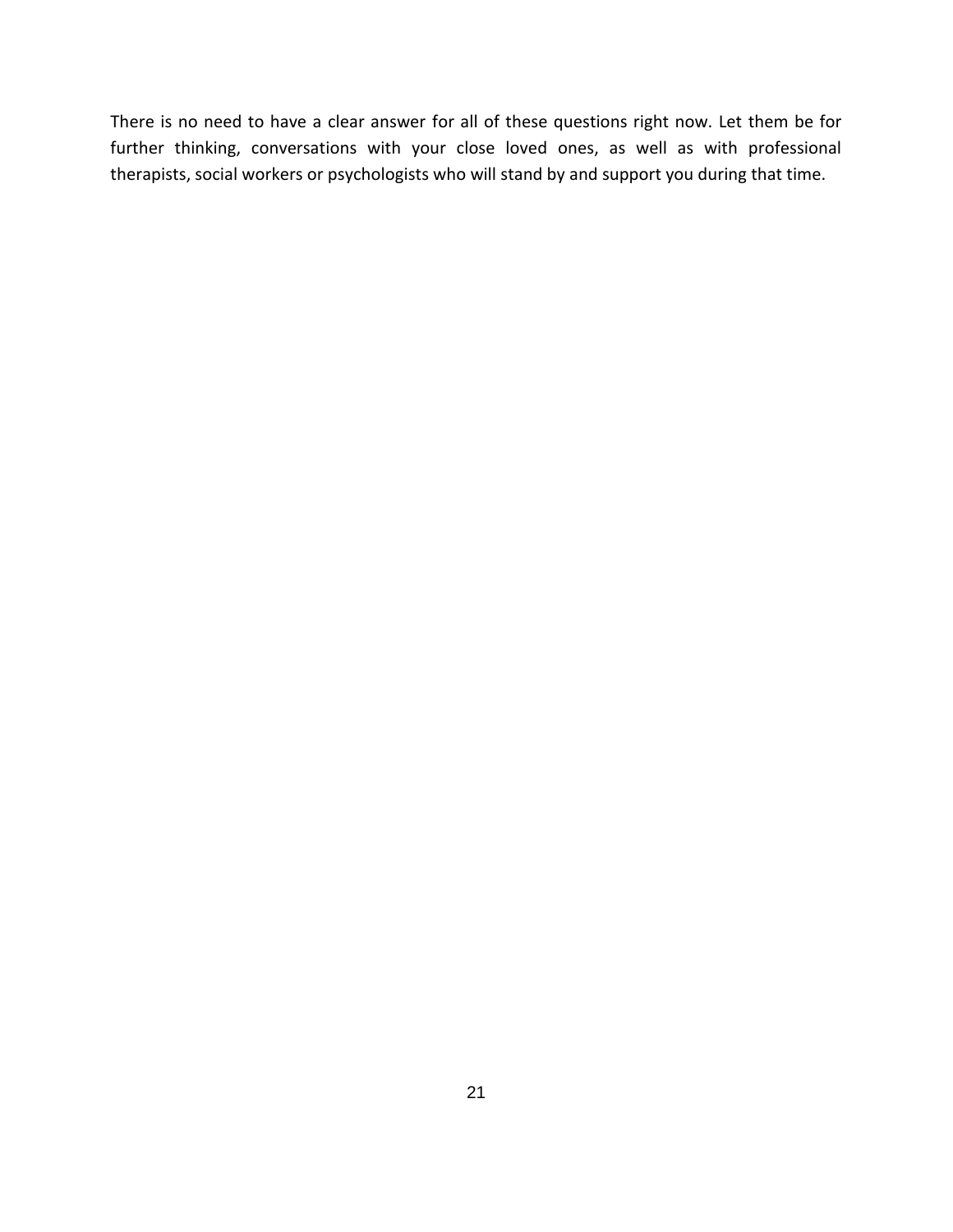# <span id="page-21-0"></span>**7. Arranging Adoption and Foster Care**

The process for adoption and foster care includes the following stages:

- The filled application is sent to the Municipal Office authority with extended powers.
- The applicants are assessed by Municipal Office authority with extended powers.
- The applicants are assessed by the Regional Office authority (they get the file of the applicant from the Municipal Office).
- Following, there will be psychological testing and a medical checkup of the applicants.
- The applicants are then included in the register of people waiting for adoption and foster care.
- Then there is a selection of suitable adoptive or foster parents for the child. The Regional Office has a list of children waiting for substitutional family care. The selection of a child for the adoptive or foster parent(s) is not dependent on the date the application was submitted, but on their requests and how well prepared the caregivers are.
- The Regional Office establishes contact between the adoptive or foster family and the child. The family is first acquainted with the documentation of the child and then the first mediated contact can be made.

## **Applying**

When you have decided you would like to provide substitutional care, first you need to apply and register to get on the list of people interested in adoption or foster care. The application is assessed by the Department of Child Protective Services in the Municipal Office authority with extended powers in accordance to your permanent address. This does not apply if the biological parents have appointed you as future caregiver. In that case, you submit an application to the court and the assessment will be done during the judicial procedure.

You can get an application form at your nearest Municipality Office (also on the web site of MPSV ČR). Other requirements:

- Document showing proof of citizenship or permission of long-term stay in the Czech Republic (at least 365 days)
- Medical check up
- Information about financial and living conditions
- Other documents according to § 21, par. 5 of The Law on Child Protection

Next, you must agree, by written consent, that the authorities from child protective services can search for other information to see whether your lifestyle and habits are suitable for raising up a child. They also want to confirm that all of the previous information given is still correct and valid. You are then required to attend a preparation course for adoption.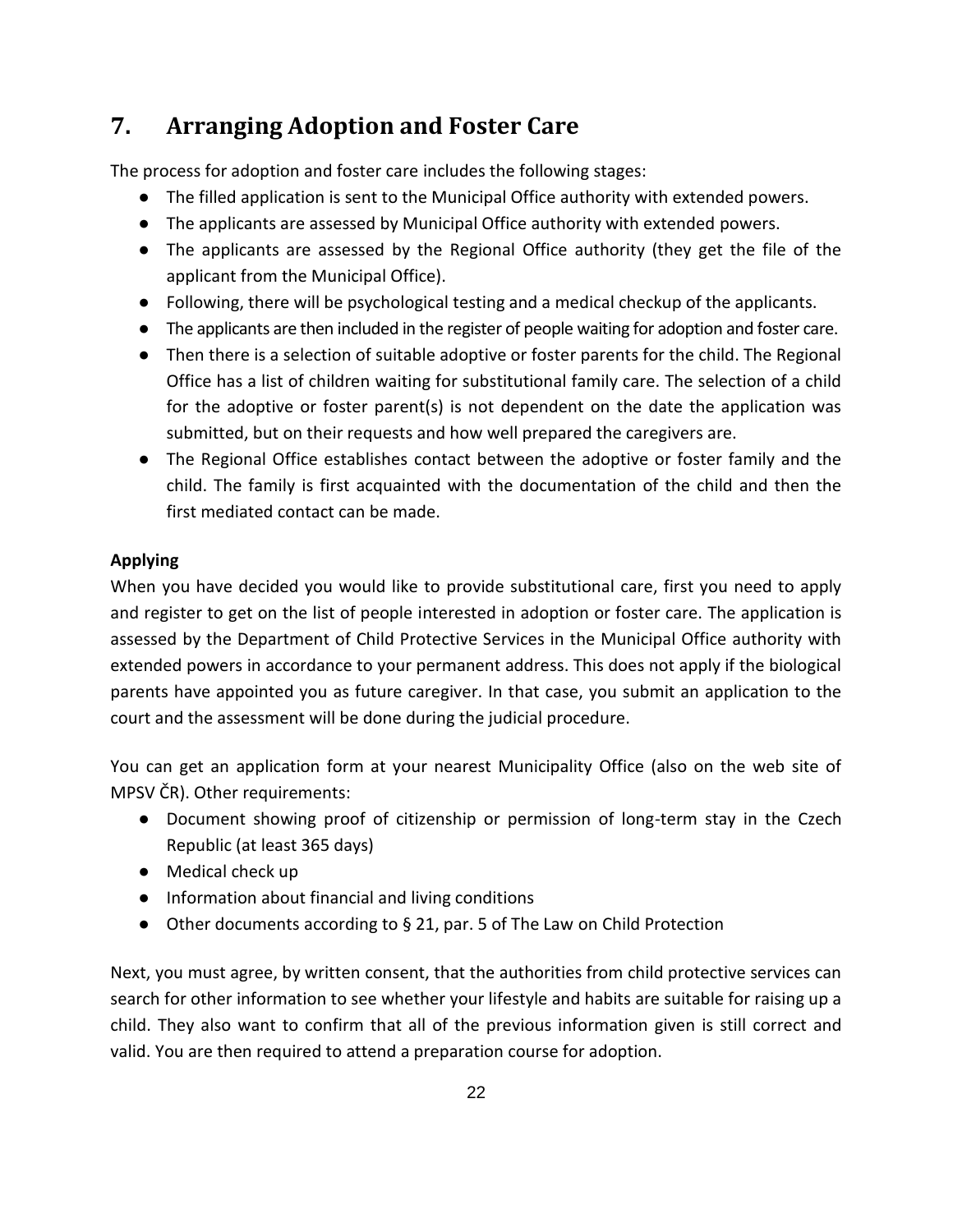A social worker from child protective services will then visit your home and conduct a social investigation. You will need to provide your criminal record. If there is no major problem they will pass all of the documentation to the Regional Office Authority or to the City Hall Authority in Prague.

#### **Expert Assessments**

As an applicant, you will be assessed in several areas:

- Personality
- Psychological condition
- Health condition
- Clear criminal record
- The ability to raise a child
- Motivation to provide substitutional care
- Stable relationships
- Family environment, the authorities are interested in the attitude and preparation of the extended family to accept the child. The assessment is describe in details in The Law on Child Protection, in § 27.

#### **Preparatory Courses for Prospective Substitutional Parents**

Preparatory courses are provided by the Regional Office Authority, the City Hall Authority in Prague or other appointed people. The aim of the course is to provide further details on substitutional care, to pass real information about common situations and the needs of the children living out of their family of origin. Based on that, it should help to decide which child you can really provide care for.

There is the possibility to meet experienced experts and talk to them openly about your interest and concerns. It is also a great opportunity for adoptive and foster parents, who already take care of accepted children to pass on their experiences and answer questions.

The final decision as to whether you will be accepted or not into the list of applicants for substitutional care, is issued by the Regional Office Authority or the City Hall Authority in Prague. This decision is made during the executive process, which means, that if you do not agree with the result it can be appealed. In very serious cases, the Regional Office Authority or the City Hall Authority in Prague may reject the application even before the expert analysis.

*(The application can be put on hold or canceled at any moment you wish to do so.)*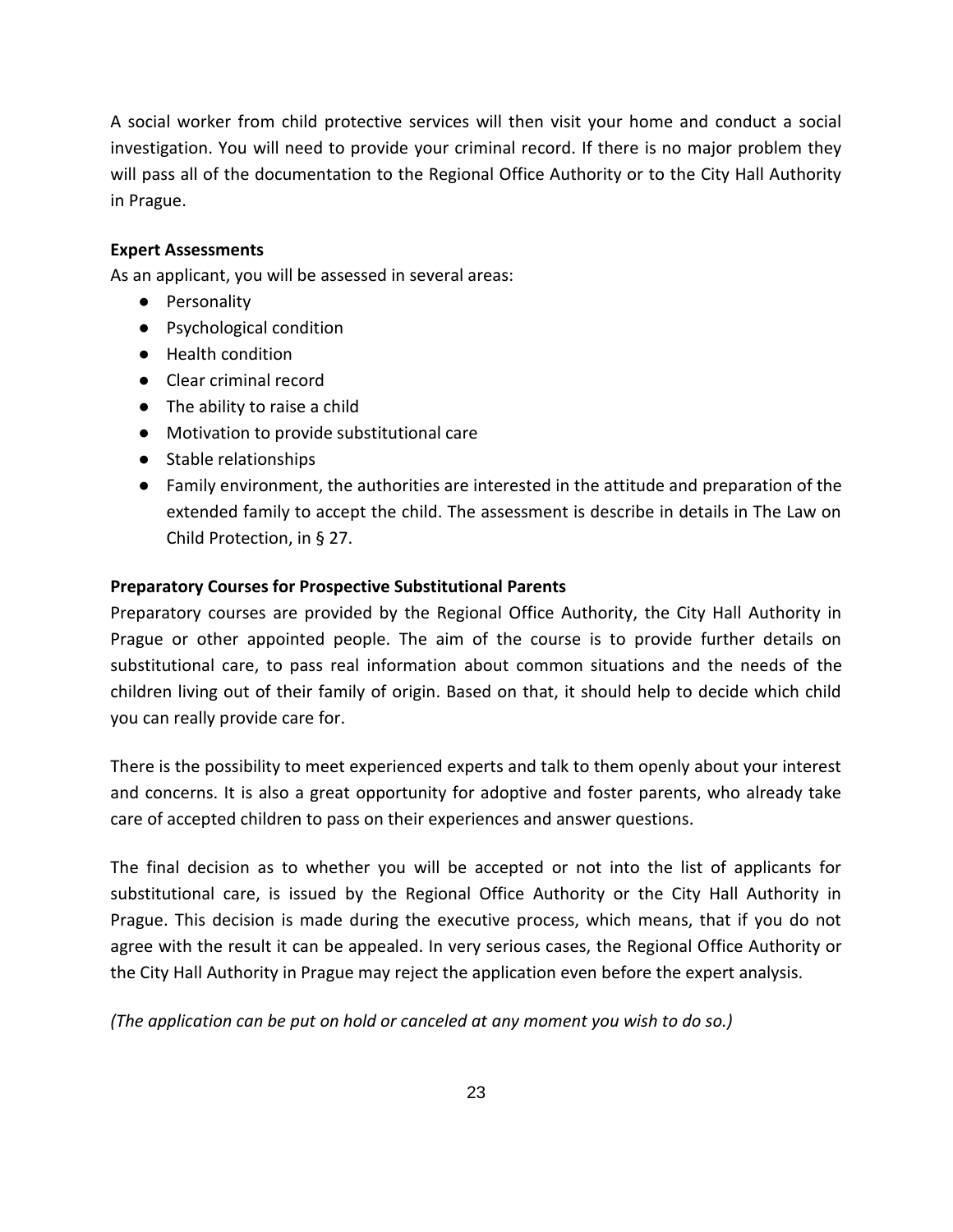# <span id="page-23-0"></span>**8. The Waiting Period**

It is hard to say how long this period of waiting for a decision can last. It can be a difficult time for you. Currently, there are more children who could be given to foster care than up for adoption. But at the same time, there are more applicants for those wishing to adopt than to provide foster care. It is best for you to stay in contact with the representatives from substitutional care and you should not hesitate to talk to them when needed.

This time of waiting and expectation can be utilized by preparing yourself for your future role as a foster or adoptive parent. At the same time, you can use it to spend time with your friends, family, partner, interests and hobbies. You can try to imagine where you will place the bed of your child, which clothes you would choose for him or her, or imagine what you will look like together as a new family. You can dream about the games you will play together and topics you will talk about. This would be the time to think about other possibilities of how to use this period of waiting.

For future parents, it can be very beneficial to meet a family who already has a child in substitutional care. There are several non-profit organizations who organize clubs for foster or adoptive families. We encourage you to find these clubs and get familiar with their programs. It is a perfect time for getting more knowledge about parenting. You can get inspired by professional literature regarding childhood development and parenting.

### **Let us end this chapter with an advice.**

The well-being of the child will be dependent upon you and how well prepared you will be for your new role: how will be the environment that your child will grow up in, the atmosphere of your family, and your feelings. Do everything you like in order, to gain the energy you need and to be in the best condition so you are in peace once your child comes. Everything has an influence on your child.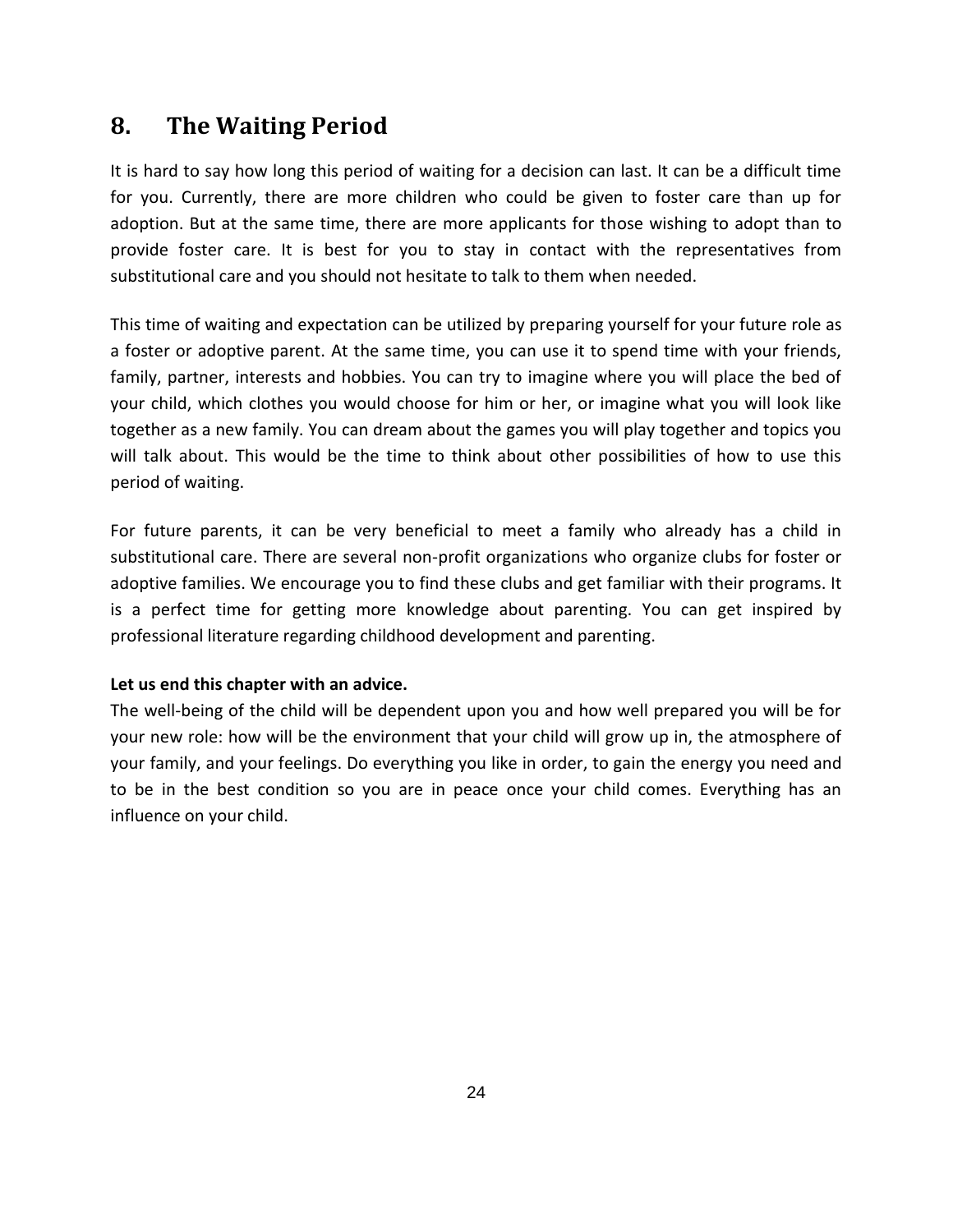# <span id="page-24-0"></span>**9. Selection of the Best Family for the Child**

There is a basic rule in the adoption or foster care process: there is always a chosen family who is ready to accept the child with everything that the child comes with.

What does it mean? It means to accept the child with:

- The whole package of their happiness and worries
- Their strengths and weaknesses
- Their past
- Personal and family history and memories
- Consequences of time spent in institutional care or in a dysfunctional family
- Existence of his or her biological parents and siblings
- In the case of foster care, acceptance of the fact that his or her biological parents or extended family will be part of the raising of the child

The choice of the family for a specific child depends on the requirements, demands, tolerance and social psychological assessments of the applicants.

The decision to provide substitutional care is very important and serious. That is why there are professionals involved who are specialized in substitutional care invited by the officer of the Municipal Office. Their task is to choose the best suitable family for the child.

Once you will be chosen, you will be asked to come and get familiar with the documentation of the child. They will let you know all the known information about the child's life and their family, their situation in the perspective of the law, health and psychological conditions. Then you will have enough time to express your opinions, feelings and thoughts, as well as to rethink if you really want to connect with the child.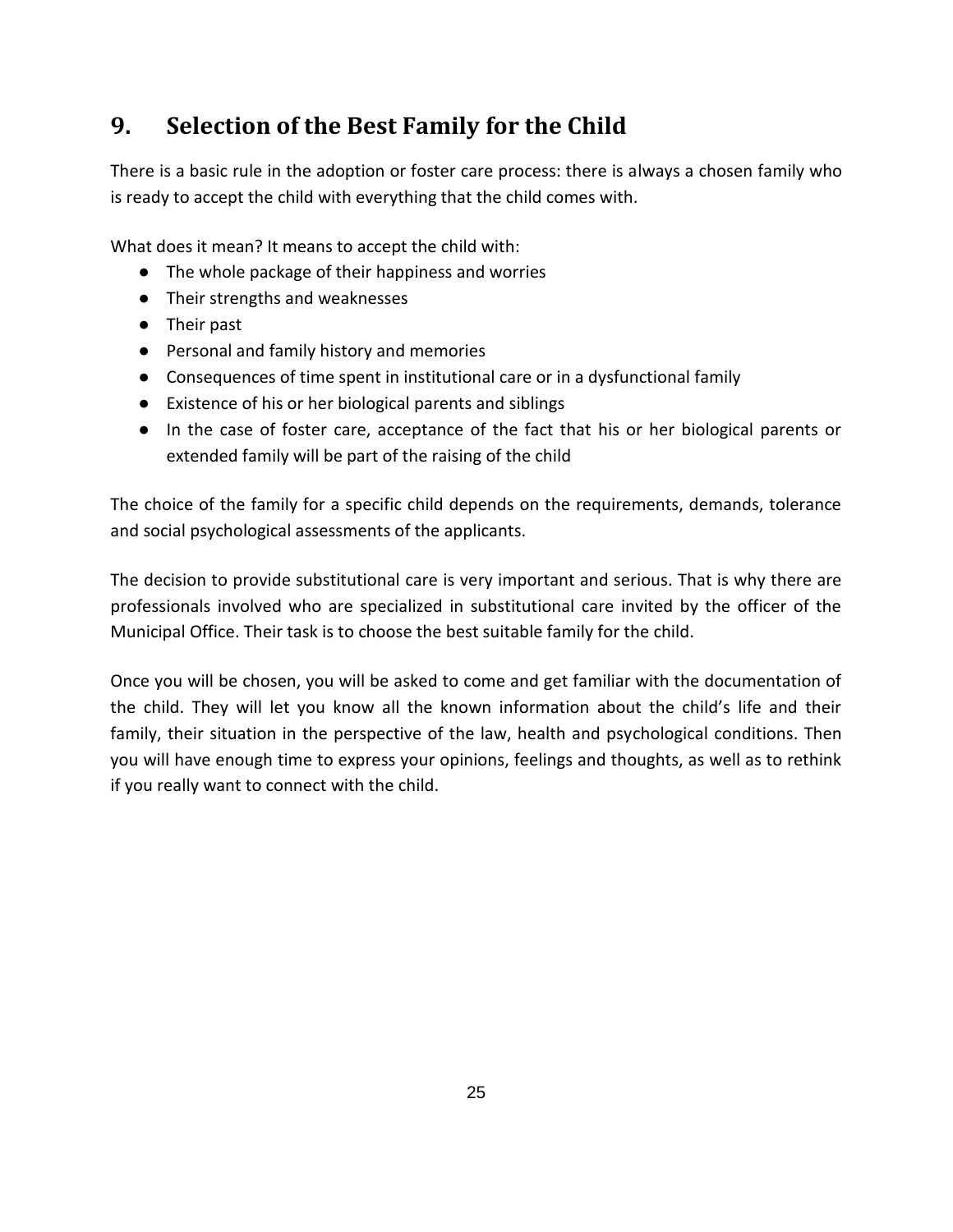# <span id="page-25-0"></span>**10. Connection with the Child**

The first visit with the child is very important, it is best to be well prepared for it. Prepare questions for the director of the facility, doctors, and caregivers you will meet. They are the ones who know the most about your child.

The next meetings will be more individual. All will depend on the child, on you, and on the agreement with the institution where the child is.

Babies usually do not have a problem with connection. If the child has some health problems, you will need to learn how to take care of such a child from the professionals at the institution. In that case, there is usually the possibility to stay in the institution for several days and learn how to properly care for the child.

It is usually a bit harder in cases of older children. Be ready. They can be distrustful, shy, and detached. Respect the child, be patient, and gentle. Try to imagine what the child had to go through during their life. How many caregivers have already appeared and disappeared in their life. Why should they trust you? Do not push or force the child, give them all the time they need. This is the only way to build the connection, trust, and affection needed for the transition into your own family to happen as smoothly and with as few problems as possible.

You may be meeting the child in the institution or in another location. You can take the child for walks in the beginning, but as soon as possible, you can start taking him or her to your home for a weekend or longer weekends. The director of the institution decides whether the child is permitted outside of the institution, but they also need a signed agreement from the Municipal Office authority with extended powers.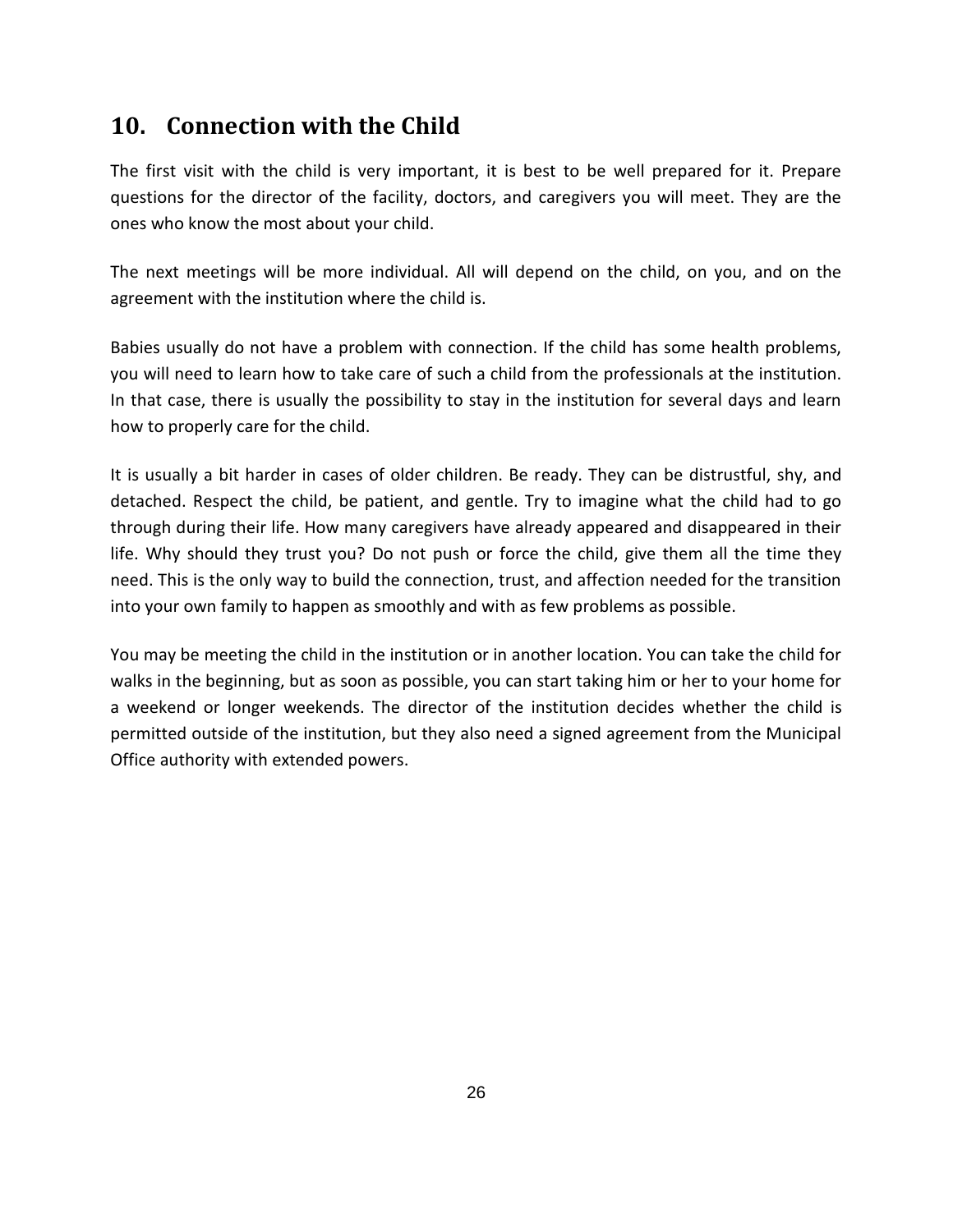# <span id="page-26-0"></span>**11. The Beginning of a New Family**

New relationships are very important in the lives of the children, as well as to the new families they will be entering. By law, there is the so-called pre-adoptive care period of six months before the court makes a definitive decision about the adoption. This time is necessary for the adaptation of the child and the applicants to the new situation. During this period of time, it is possible to find out if there is the fulfillment of all the assumptions for the development of a successful and strong relationship between your child and your family.

#### **New Cohabitation**

Now you are already with your child, you belong to each other, you are a new family! Your dreams, desires and expectations have become reality. The neighborhood observes you with a mix of appreciation and curiosity of how you will live and grow as a family together.

Your life has changed, now you are in a new role. There has been a shift in how you spend your free time and a new financial situation for your family. There is a significant change in your household operation. At this moment, it is very important to have the support of your close family members and friends such as: parents, grandparents, children and friends who can be there for you and you can share your new family with.

The process of getting closer and accepting one another is a long, difficult, and never ending commitment. First of all, you and your family must accept the child even though there may be obvious genetic differences, predispositions, abilities, opinions and experiences of the child. We would like to let you know very briefly about the possible difficulties which can appear after you accept your new child. You should get to know about them and get prepared for them. Do not minimize them or be frightened by them.

If you are in a relationship with someone else, do not forget that you are not just parents but you are also partners. Do not lose this identity because of worries or duties caring for your children. Remember, you are not able to maintain everything perfectly, you are much more important for your child as loving, happy, parents than exhausted perfectionists.

Be prepared for the difficulties you may face with all of the paperwork waiting for you. The relationship with the child and the legal process of caring for the child will take some time, so trust your social worker who will take you through the whole process.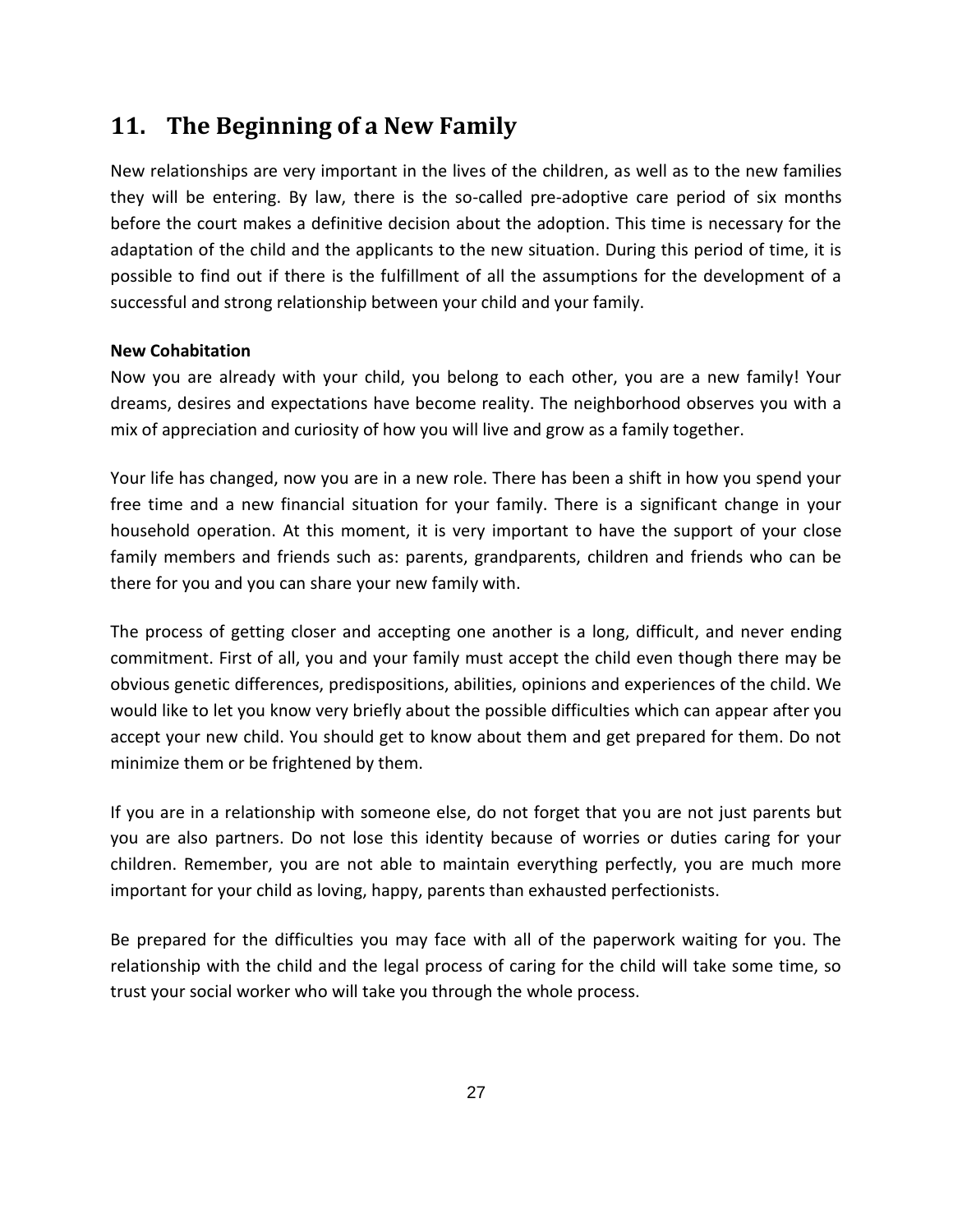## <span id="page-27-0"></span>**12. Loss of Familiar Environment**

Problems should be expected mainly with older children who have already grown up in a nonfamily environment. According to their experiences, it is very important, in the beginning, to find a proper way to make a child feel safe and familiar with a new place and family members. It is expected that you will talk with the extended family about the child joining your family and agree on some rules of conduct.

The change of environment brings the need for the child to say goodbye to people familiar to them and their familiar daily schedule. Most probably, the child has already experienced some disappointment, loss of someone close to them, a sense of failure and desperation. The child will likely have a fear of what is waiting for them. Will someone love them? Mostly they will try to be with you all the time. They will not leave you, even for a minute. They will require constant attention and your genuine interest, and may need you to be near them constantly.

Sometimes the child can be aggressive towards other children, destroying toys or bullying. You should know that this negative behavior is an expression of fear - the child is full of fear about themselves, their future, but also fear about you, your attention and your love.

A child who grew up in a group of other children, raised up by "aunts" who keep changing, is driven by unwritten rules, which is very different from the typical family environment. From the beginning of your new family life together, be very consistent and clear in terms of the behavior boundaries and rules. The child needs to understand what is acceptable, what is praised, and what is unacceptable. Take the time to be with the child, try to get to understand them. Do not forget to praise them, embrace them, and assure them that you are there for them.

The child needs time and patience, but also kind and gentle care. It will take time to heal the scars and disappointments and to build new trust again. If you feel that some problems last too long, and you cannot handle them on your own, do not hesitate to ask for professional help.

#### **Our Family is Growing**

Families, who already have children, whether they are biological or adopted ones, have another aspect to think about. The adoptive child will affect the life of the whole family and change the dynamics between siblings. Those are the reasons why it is best if the adoptive child is the youngest of the family. It is also a relevant question to ask whether it would be a better fit with the other siblings to care for a girl or a boy. There are going to be new duties and limitations for the children who are already living in the family. They will get a new sibling, but at the same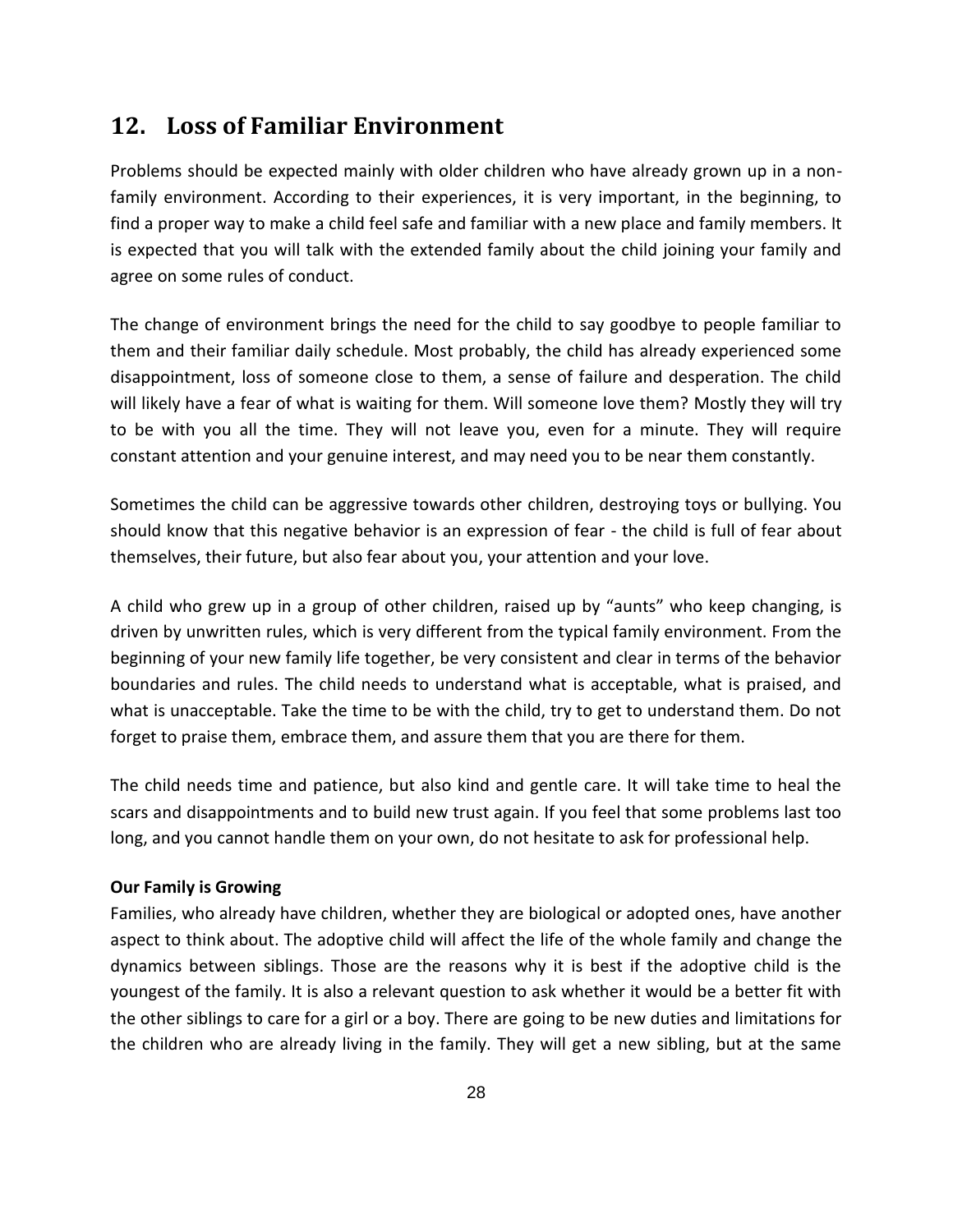time it will bring a lot of positives. Before you accept a new child it is a necessary to get the agreement from all the children who are already in the family, mainly the teenage kids who agree very hesitantly. Smaller children usually look forward to having a new friend, and there is usually no problem. But it is important to get the whole family prepared for the time when the new child will arrive.

If the new child can communicate, you will need to explain to them all of the unwritten rules of the family. A child coming from institutional care knows a very different environment and does not know some common things from healthy family environments. Those common things may not even come to their mind.

It is very important to continue to pay attention to the other children in the family, especially the one closest in age to the new child. The ability to accept a new member close in age is the hardest for this child. This child needs, more than before, to be assured that the parents still love them, the same way as before, and they will always find the time for their problems too. One method of building relationship between the children and new adopted child is for the new child to have individual time with one sibling at a time. Relationships are made stronger and deeper through the same experiences.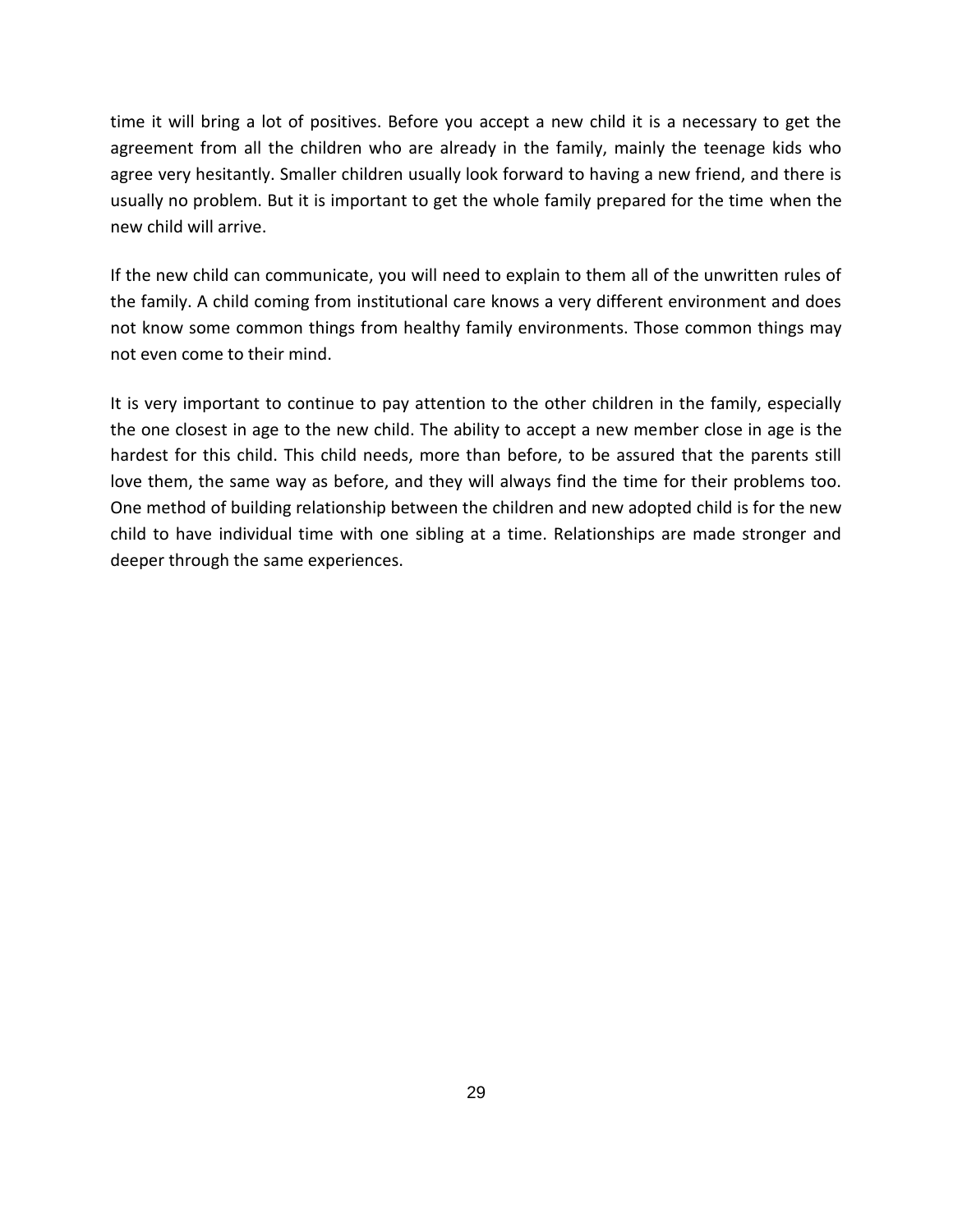# <span id="page-29-0"></span>**13. Children of Different Ethnicities**

In Czech Republic there are mostly children of Roma or Asian roots available for adoption. Applicants are usually afraid to accept a child of different ethnic origins than their own. Mainly they are hesitant to accept children of Roma origin. Often people are afraid of their temperament, which is very often perceived as wilder than in non- Roma kids. But more often, there is the fear of whether the child of different origins will be accepted by the extended family members and people around. Some applicants consider accepting a child with Roma or non-Caucasian origins because there is a shorter waiting time for such a child.

To accept a child of different origin requires a commitment from the new family to work even harder to build an accepting identity. Your family becomes an ethnically mixed family to the people around. Some applicants do not mind to accept a child of different origin if there are no visual signs of a different ethnicity. Be aware that such a child practically does not exist.

Since your child becomes a part of your family, you need to be ready to talk about their origins and ethnicity. It is very helpful if you find information about the culture the child is originally coming from. It is also very helpful if you discover in their culture of origin something you like and can relate to: music, language, stories, and beauties of their country or cultural traditions. If you can do so, then you have almost won. The ideal model would be to build a friendship with a family from the same cultural / ethnic background. If not, it is very important that the child will have the possibility to meet with other children of the same origin living in substitutional families. There are possibilities offered by some organizations where the children can meet each other: clubs for foster or adoptive families, educational programs, holiday stays with programs etc.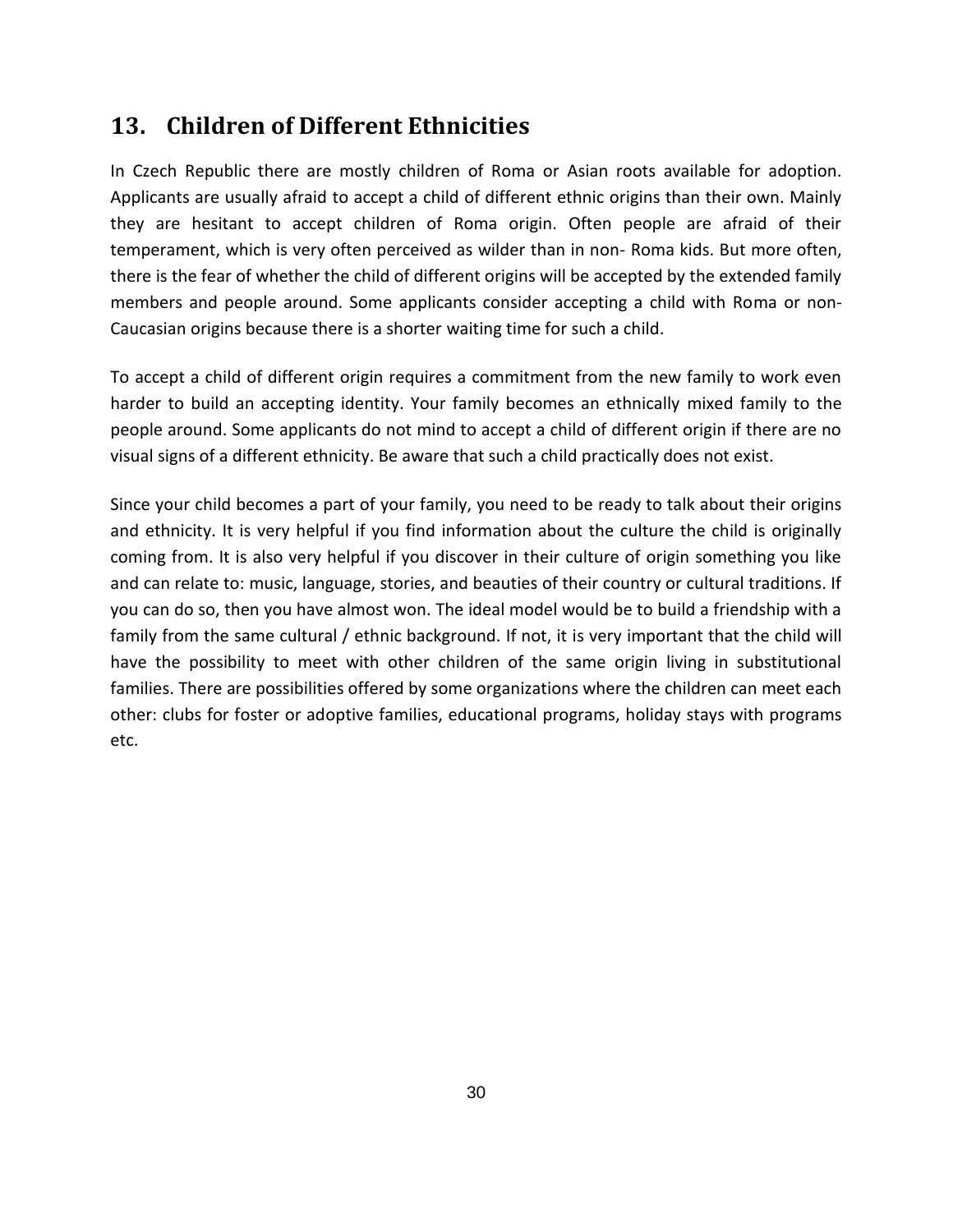# **14. Every Child Wants to Know their Origins**

<span id="page-30-0"></span>A very critical time for children is the time when they begin searching for their own identity, the origins of their own life. Every person probably tries to find out the history of their own family, the characteristics of their family members, and their abilities. We ask ourselves: what are our origins, where are we coming from, who do we belong to, and who are we similar to?

Those questions are even more important for children living in a new substitutional family. They will be interested in where they were born, what their early childhood was like and why someone did not want them. It will be up to you, the new parents, to sensitively explain all of the mysteries of the past. You should begin before they will start asking and be ready to answer all of their questions. You need to choose the right form and the proper way according to their particular age. Once the child will start searching for the truth of their past, you will be repeating the history over and over, whenever the child needs to hear it. You need to let the relatives know so they can be telling the same story to the child. It is important not to change the story, just add more details and facts in accordance to the child's age and interest. Try to be prepared for negative attitudes or even the ill will of the neighborhood, which can be hurtful. Questions left unanswered, secrets, or lies can all be dangerous for the relationship with your child and hurtful in the process of growing up. You can lose all of their trust, love, and hope which have taken time to build.

There are experts, such as psychologists, social workers, or therapists, who can give you advice on how to communicate with your child about all these important topics. Professor Zdeněk Matějček said: "There is no such thing as a call of the blood. The person who behaves as a mother to the child is accepted by the child as it's own mother. Adoptive parents, foster parents or other caregivers are psychologically the true, real parents if they really accept the child." (This passage is from the brochure of the professor "What Do We Say to the Adoptive Child", Prague 1986.)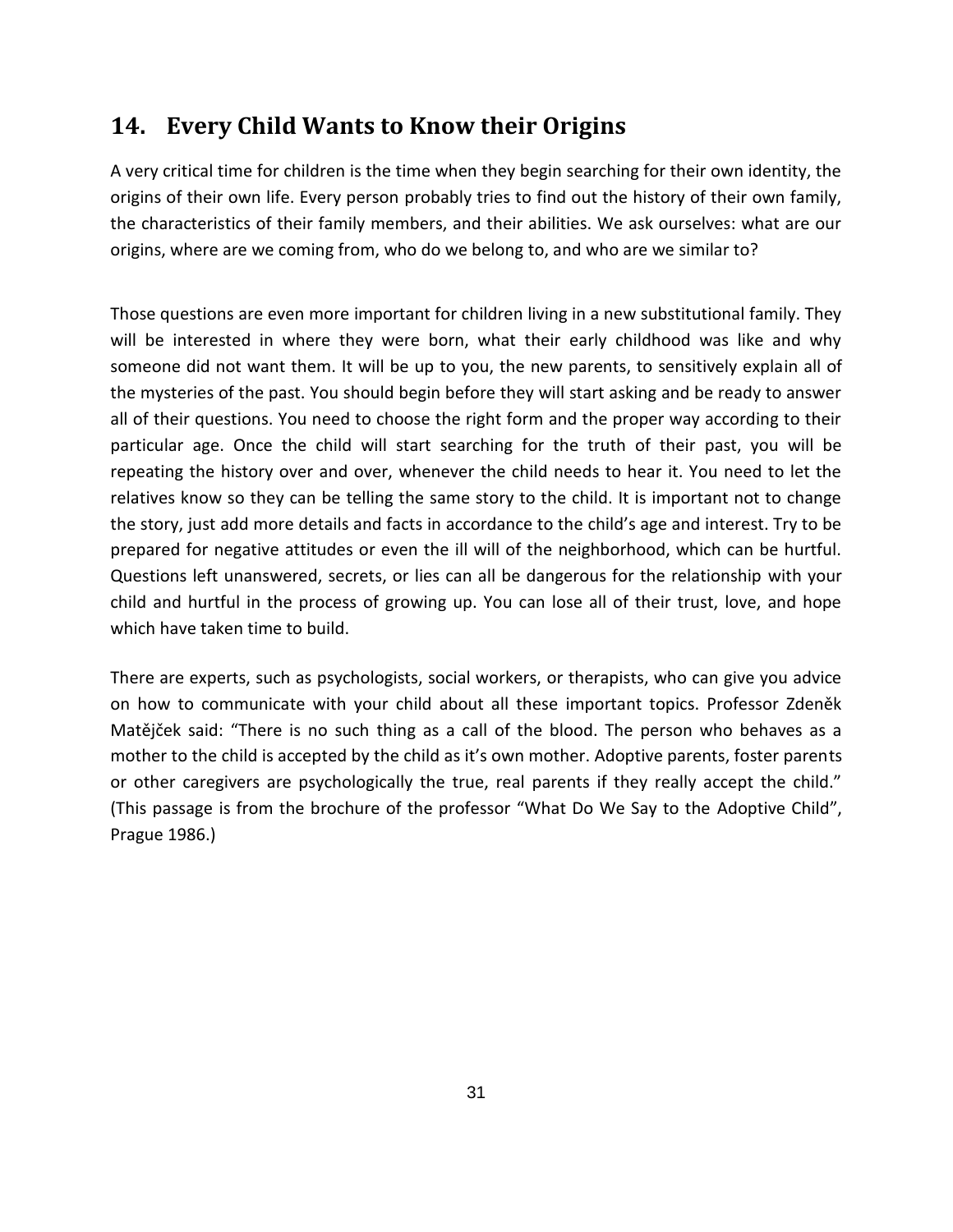# <span id="page-31-0"></span>**15. Conclusion**

We have touched upon only the main areas of the problems connected to the substitutional care for children. You will have several unanswered questions that you will be searching for all by yourself. Do not hesitate, like any other parent in difficult situations, to ask for help from anyone whom you trust, be it your friends or specialists. Your experiences are important for the specialists as they can extend their knowledge and pass it on to everyone who comes after you.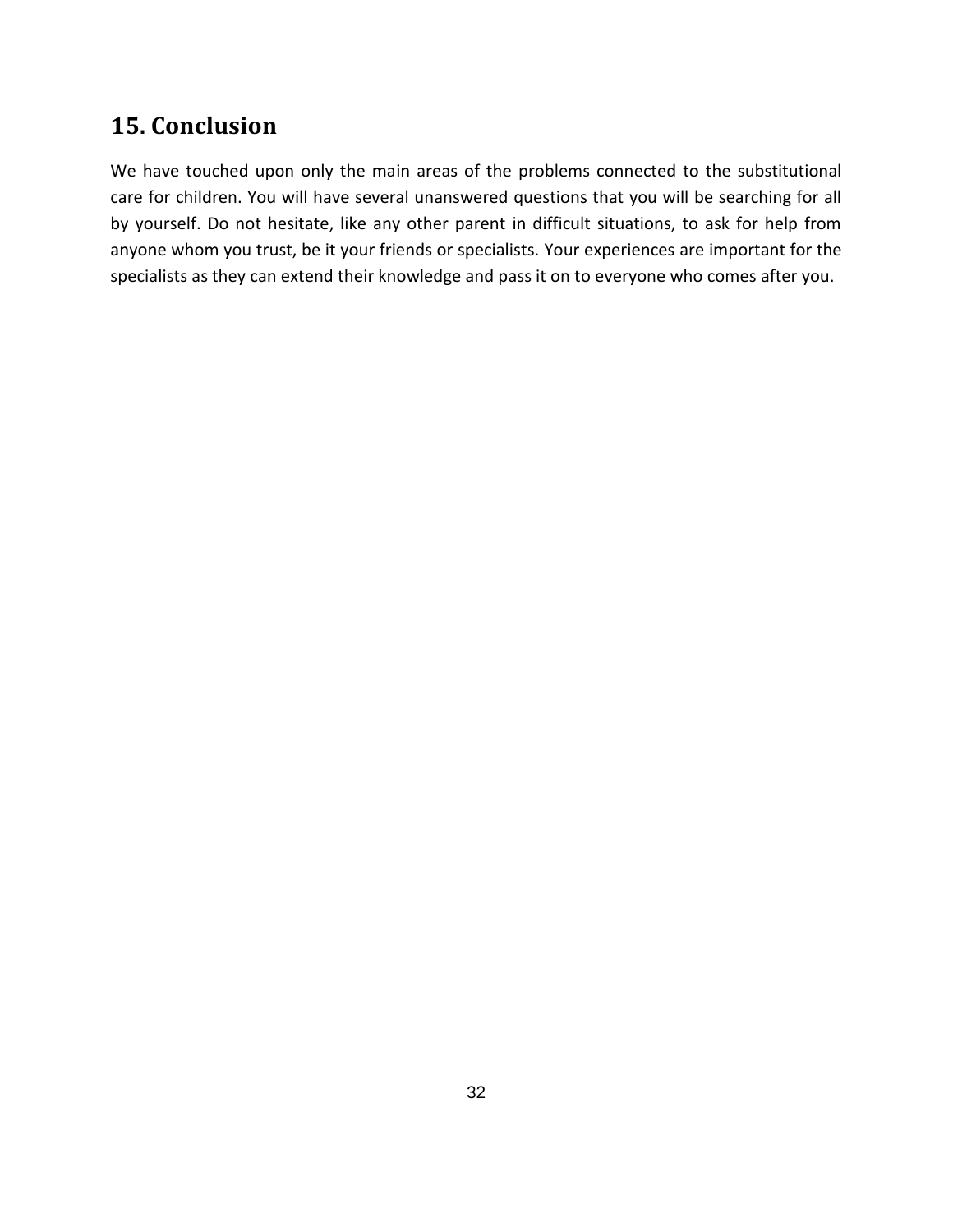# <span id="page-32-0"></span>**Recommended References**

- 1. Arccherová, Caroline. *Dítě v náhradní rodině*. Praha: Portál, 2001. 119 p.
- 2. Blahutová, Michaela; Zezulová, Dagmar. *Hostitelská péče a příprava k ní: odborná metodika*. Hradec nad Svitavou: Děti patří domů, o. s. Zlín: Tigris spol. s r. o., 2011. 107 p.
- 3. Bowlby, John. *Vazba: teorie kvality raných vztahů mezi matkou a dítětem*. Praha: Portál, 2010. 356 p.
- 4. Bowlby, John. *Odloučení: kritické období raného vztahu mezi matkou a dítětem.* Praha: Portál, 2012. 399 p.
- 5. Březinová, Taťána. *Tři holčičky na římse: osudy a příběhy dětí vyrůstajících mimo rodinu*. Praha: Návrat domů, 2006. 150 p.
- 6. Březinová, Taťána. *Marika píše Vincimu: osudy a příběhy dětí vyrůstajících v dětských domovech*. Praha: Návrat domů, 2007. 129 p.
- 7. Bubleová, Věduna; Benešová, Lucie. *Hledáme nové rodiče*. Praha: Středisko náhradní rodinné péče, o. s., 2001. 24 p.
- 8. Bubleová, Věduna et al. *Pěstouni mají právo na služby: praktický průvodce pro náhradní rodinnou péči*. Praha: Občanské sdružení Rozum a Cit, 2007. 241 p.
- 9. Frantíková, Jana. *Dospívající dítě v náhradní rodině*. Praha: Občanské sdružení Rozum a Cit, 2008. 40 p.
- 10. Gabriel, Zbyněk; Novák, Tomáš. *Psychologické poradenství v náhradní rodinné péči*. Praha: Grada, 2008. 144 p.
- 11. Glass, Cathy. *Rozbitá: příběh zneužívaného a odvrženého dítěte*. Praha: Portál, 2011. 264 p.
- 12. Hayden, Torey L. *Dračice a mazánek: dva příběhy z dětské psychoterapie*. Praha: Portál, 2009. 304 p.
- 13. Janáková, Ludmila. *Dary se přece nevracejí: příběh atypické pěstounské rodiny*. Praha: Triton, 2007. 189 p.
- 14. Janáková, Ludmila. *V nebi bych se sama bála: příběh dítěte s Aspergerovým syndromem v náhradní rodině*. Praha: Triton, 2012, 112 p.
- 15. Johnson, Toni Cavanagh. *Děti a sexualita: porozumění přirozeným a problémovým projevům*. Praha: Občanské sdružení Rozum a Cit, 2008. 44 p.
- 16. Joyeux, Henri. *Mami, jak přijde dítě na svět?* Praha: Portál, 1994. 47 p.
- 17. Klimeš, Jeroným. *Budování identity dítěte*. Praha: Občanské sdružení Rozum a Cit, 2008. 48 p.
- 18. Koluchová, Jarmila. *Diagnostika a reparabilita psychické deprivace*. Praha: SPN, 1987. 139 p.
- 19. Koluchová, Jarmila. *Psychický vývoj dětí v pěstounské péči*. Praha: Ministerstvo práce a sociálních věcí České republiky, 1992. 139 p.
- 20. Konečná, Hana. *Na cestě za dítětem: dvě malá křídla*. Praha: Galén, 2009. 296 p.
- 21. Kopta, Pavel. *Využití arteterapie v náhradní rodině*. Praha: Občanské sdružení Rozum a Cit, 2008, 40 p.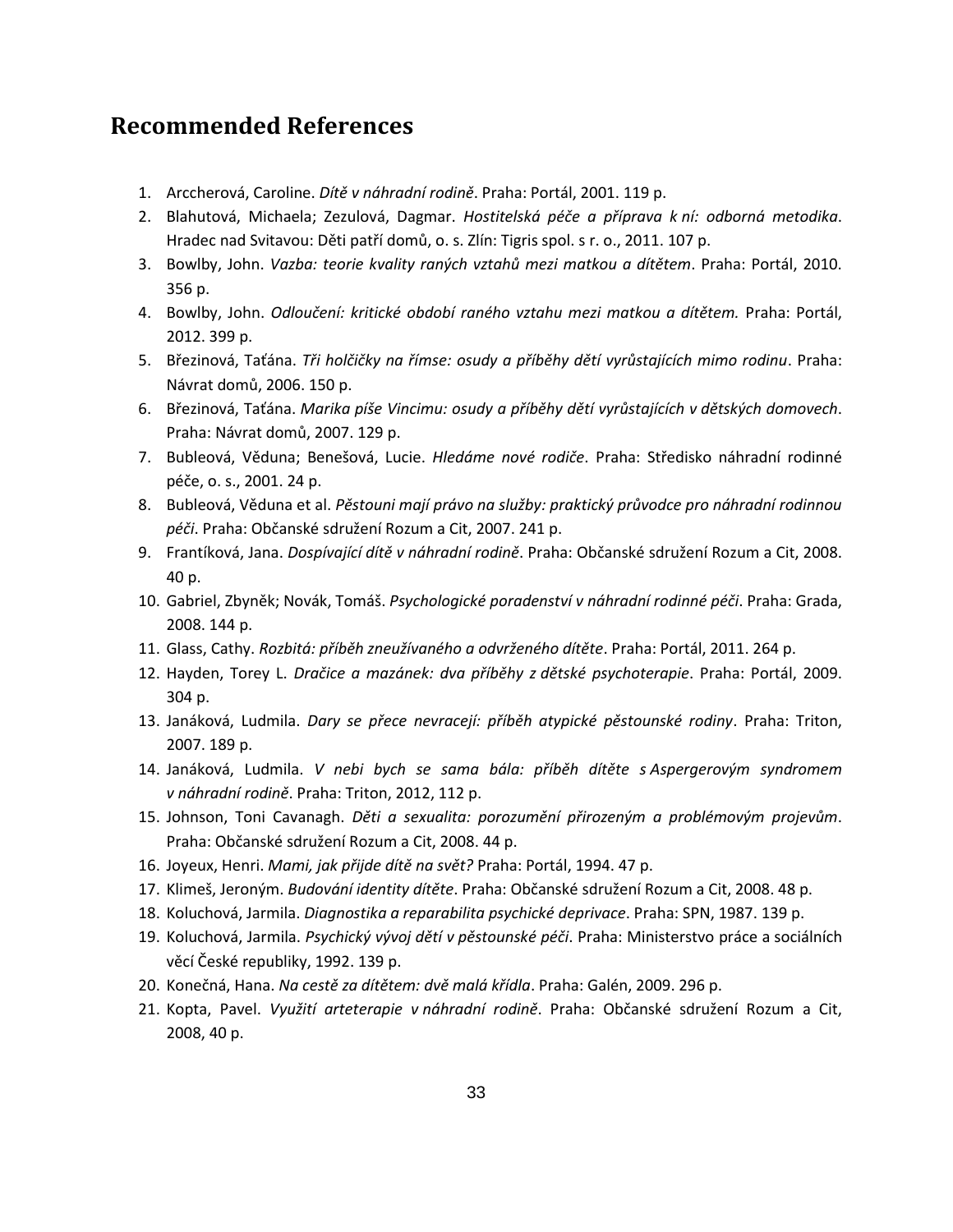- 22. Kovařík, Jiří et al. *Náhradní rodinná péče v praxi*. Praha: Portál, 2004. 167 p.
- 23. Langmeier, Josef; Matějček, Zdeněk. *Psychická deprivace v dětství*. Praha: Avicenum, 1974. 397 p.
- 24. Levine, Peter A.; Frederick, Ann. *Probuzení tygra: léčení traumatu*. Praha: Maitrea, 2011. 290 p.
- 25. Levine, Peter A.; Klineová, Maggie. *Trauma očima dítěte: probuzení obyčejného zázraku léčení*. Praha: Maitrea, 2012. 609 p.
- 26. Marhounová, Jana; Stýblová, Marie. *Osvojené dítě*. Praha: Mona, 1982. 89 p.
- 27. Matej, Vladislav et al. *[Profesionálny rodič, alebo guľatá kocka](http://web.changenet.sk/aa/files/4221973d3c28b786b2f06b680c02cab0/publikacie/ProfesRodic_GulataKocka_TLAC.pdf)*. Bratislava: Občianske združenie Návrat, 2000. 78 p.
- 28. Matějček, Zdeněk. *Co řekneme osvojenému dítěti.* Praha: Práce, 1986. 7 p.
- 29. Matějček, Zdeněk. *Rodičům mentálně postižených dětí*. Jinočany: H & H, 1992. 16 p.
- 30. Matějček, Zdeněk. *O rodině vlastní, nevlastní a náhradní*. Praha: Portál, 1994. 98 p.
- 31. Matějček, Zdeněk. *Co, kdy a jak ve výchově dětí*. Praha: Portál, 2007. 143 p.
- 32. Matějček, Zdeněk. *Po dobrém, nebo po zlém?* Praha: Portál, 2007. 109 p.
- 33. Matějček, Zdeněk. *Co děti nejvíc potřebují*. Praha: Portál, 2008. 108 p.
- 34. Matějček, Zdeněk; Dytrych, Zdeněk. *Děti, rodina a stres: vybrané kapitoly z prevence psychické zátěže u dětí*. Praha: Galén, 1994. 214 p.
- 35. Matějček, Zdeněk; Dytrych, Zdeněk. *Krizová situace v rodině očima dítěte: dětská závist – žárlivost, nevěra a rozvod – nový partner v rodině, nevlastní sourozenci – vzpomínky z dětství*. Praha: Grada, 2002. 128 p.
- 36. Matějček, Zdeněk; Bubleová, Věduna; Kovařík, Jiří. *Pozdní následky psychické deprivace a subdeprivace*. Praha: Psychiatrické centrum Praha, 1997. 69 p.
- 37. Matějček, Zdeněk et al. *Náhradní rodinná péče: průvodce pro odborníky, osvojitele a pěstouny.*  Praha: Portál, 1999. 183 p.
- 38. Matějček, Zdeněk; Kolouchová, Jarmila et al. *Osvojení a pěstounská péče*. Praha: Portál, 2002. 155 p.
- 39. Matoušek, Oldřich; Pazlarová, Hana. *Hodnocení ohroženého dítěte a rodiny v kontextu plánování péče*. Praha: Portál, 2010. 183 p.
- 40. Mojžíšová, Zuzana. *Ema hľadá mamu*. Bratislava: Občianske združenie Návrat a Artforum, 2004.
- 41. Mojžíšová, Zuzana. *Dve-tri prasiatka*. Bratislava: Občianske združenie Návrat a Asociácia náhradných rodín, 2006. 14 p.
- 42. Nystrom, Carolyn. *Pošlete ma preč? – Detský sprievodca: adopcia*. Bratislava: Občianske združenie Návrat a Porta Libri, 2004. 48 p.
- 43. Perry, Bruce; Szalavitz, Maia. *The Boy Who Was Raised as a Dog: And Other Stories from a Child Psychiatrist's Notebook.* New York: Basic Books*,* 2006. 275 p.
- 44. Pesso, Albert; Boyden-Pesso, Diane; Vrtbovská, Petra. *Úvod do Pesso Boyden System Psychomotor: PBSP v kontextu neurobiologie a teorie attachmentu*. Nakladatelství SCAN, 2009. 212 p.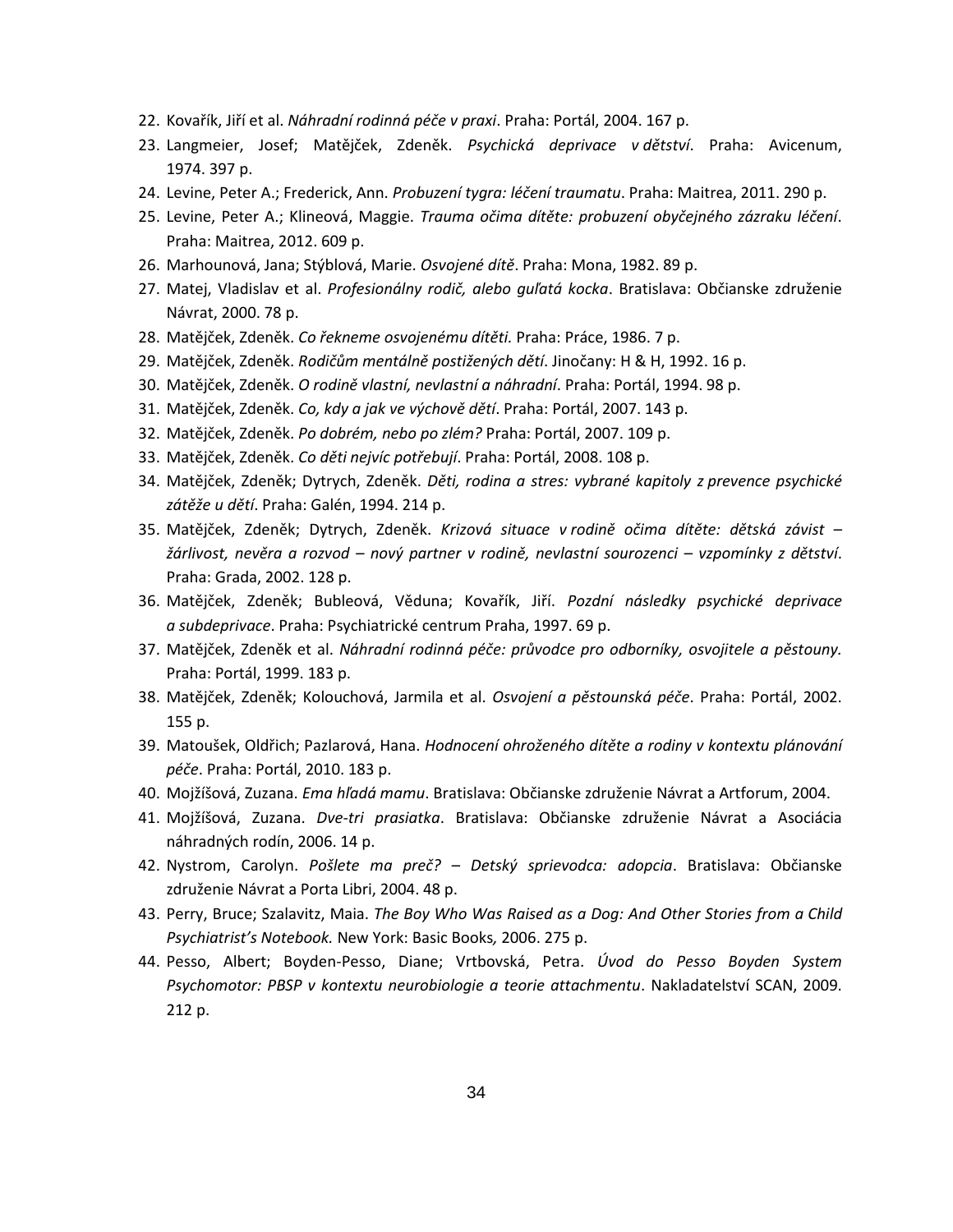- 45. Prekopová, Jiřina. *Děti jsou hosté, kteří hledají* cestu. Praha: Portál, 2003. 151 p.
- 46. Prekopová, Jiřina. *Dost dobří rodiče aneb Drobné chyby ve výchově dovoleny*. Praha: Portál, 2008. 157 p.
- 47. Prekopová, Jiřina. *Neklidné dítě*. Praha: Portál, 2008. 154 p.
- 48. Prekopová, Jiřina. *Malý tyran*. Praha: Portál, 2009. 159 p.
- 49. Prekopová, Jiřina. *Pevné objetí: cesta k vnitřní svobodě*. Praha: Portál, 2009. 199 p.
- 50. Prekopová, Jiřina. *I rodiče by měli dělat chyby.* Praha: Portál, 2010. 104 p.
- 51. Roháček, Marek; Matej, Vladislav. *[Hľadáme rodičov alebo aj opustené deti potrebujú rodinu](http://web.changenet.sk/aa/files/4221973d3c28b786b2f06b680c02cab0/publikacie/hladame_rodicov2009_final.pdf)*. Bratislava: Občianske združenie Návrat, 2009. 24 p.
- 52. Roháček, Marek et al. *Zvykáme si jeden na druhého alebo nová náhradná rodina v procese adaptácie*. Bratislava: Občianske združenie Návrat, 2006. 34 p.
- 53. Ryan, Tony; Walker, Rodger. *Vytváření KNIHY ŽIVOTA aneb Pomáháme dítěti porozumět jeho minulosti – Praktický rádce*. Praha: Natama, 2006. 76 p.
- 54. Schaefferová, Edith. *Co je to rodina*. Praha: Návrat domů, 1995. 178 p.
- 55. Schmidt, Marie-Louise. *Jako stromy bez kořenů*. Vimperk: Tina, 1995. 133 p.
- 56. Schooler, Jayne E. *Adopce, vztah založený na slibu: užitečné rady a postřehy pro adoptivní rodiče a pěstouny*. Praha: Návrat domů, 2002. 217 p.
- 57. Sládeková, Elena. *Školák v náhradnej rodine*. Bratislava: Občianske združenie Návrat, 2005. 18 p.
- 58. Sobotková, Irena. *Pěstounské rodiny: jejich fungování a odolnost*. Praha: Ministerstvo práce a sociálních věcí ČR, 2003. 142 p.
- 59. Sobotková, Irena. *Psychologie rodiny*. Praha: Portál, 2007. 219 p.
- 60. Soukupová, Hana. *Prožívat několik životů: deset let v osudech pěstounských rodin*. Drahotěšice: Společnost Otevřená rodina. 2008. 134 p.
- 61. Šimanovský, Zdeněk; Mertin, Václav. *Hry pomáhají s problémy*. Praha: Portál, 2000. 159 p.
- 62. Škoviera, Albín. *Dilemata náhradní výchovy: [teorie a praxe výchovné péče o děti v rodině a dětských domovech]*. Praha: Portál, 2007. 143 p.
- 63. Šulová, Lenka. *Raný psychický vývoj dítěte*. Praha: Karolinum, 2010. 247 p.
- 64. Uhlířová, Veronika et al. *Dítě ve výchově příbuzných*. Praha: Občanské sdružení Rozum a Cit, 2012. 60 p.
- 65. Vágnerová, Marie. *Vývojová psychologie: dětství, dospělost, stáří*. Praha: Portál, 2000, 522 p.
- 66. Vágnerová, Marie. *Vývojová psychologie I: dětství a dospívání*. Praha: Karolinum, 2005. 467 p.
- 67. Vágnerová, Marie. *Vývojová psychologie II: dospělost a stáří*. Praha: Karolinum, 2007. 461 p.
- 68. Vágnerová, Marie. *Zdravotně znevýhodnění dítě v náhradní rodinné péči*. Praha: Středisko náhradní rodinné péče, o. s., 2011. 52 p.
- 69. Vančáková, Martina. *Romské dítě v náhradní rodině*. Praha: Občanské sdružení Rozum a Cit, 2008. 48 p.
- 70. Vančáková, Martina. *Dítě jiného etnika v náhradní rodinné péči*. Praha: Středisko náhradní rodinné péče, o. s., 2011, 32 p.